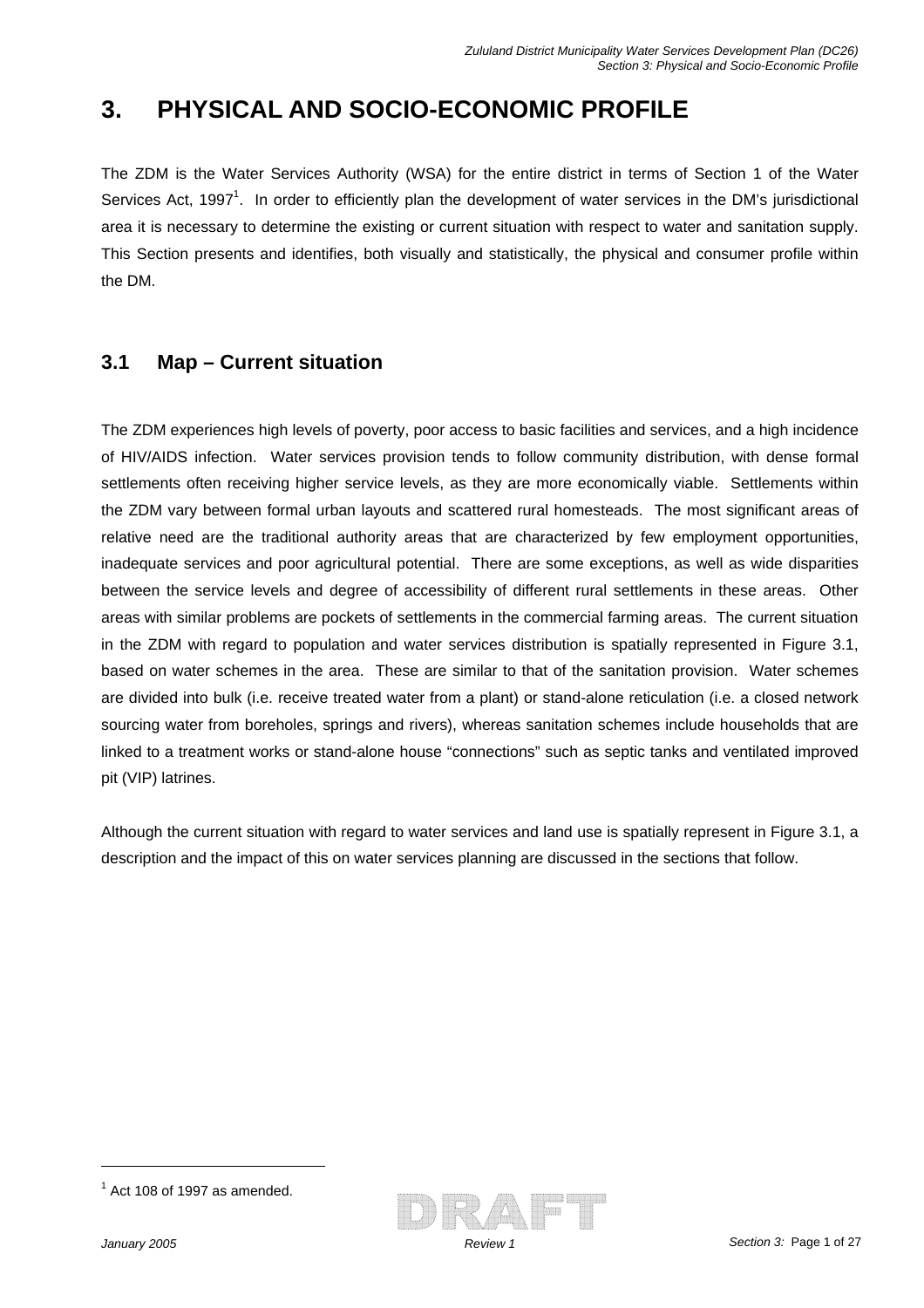**Figure 3.1: Current spatial and water services situation in Zululand District Municipality.**

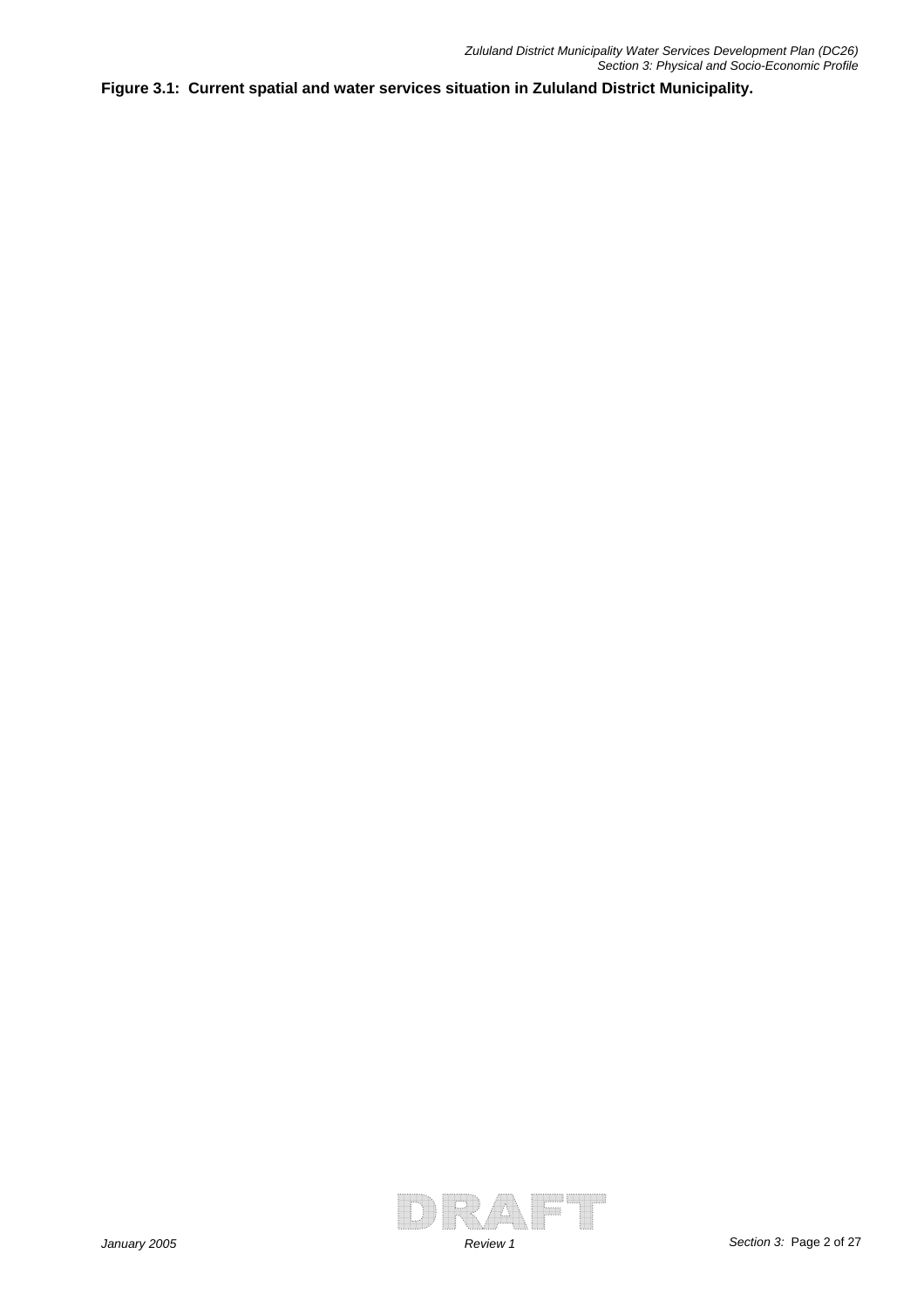### **3.2 Map – Future situation**

Planning of water services in the ZDM is governed primarily by the physical characteristics and profile of the region. A large number of the UDM population reside in rural land that falls under the Ingonyama Trust and many of these persons are currently without adequate water services. Therefore, most of the planning is in alleviating the water services backlog (Figure 3.2 and Figure 12.1).

Future spatial development within ZDM will be influenced by new administrative and organizational arrangements. The administrative capitals within the district include:

- ZDM: Ulundi.
- eDumbe LM: Paulpietersburg.
- uPhongolo LM: Pongola.
- Abaqulusi LM: Vryheid.
- Nongoma LM: Nongoma.
- Ulundi LM: Ulundi.

These administrative centres serve as the focus of spatial development within the ZDM with potential for growth in two sectors, namely tourism and agriculture (IDP March 2004; Figure 3.3). Tourism has development potential as the ZDM has significant eco-cultural tourism attractions. At a provincial level, the currently proposed tourism corridors split Zululand, linking Ulundi and surrounds to the coastal corridor, and Vryheid/Paulpietersburg and environs to Newcastle and Utrecht. Most of the eco-tourist facilities are located in the north and northeast (including Ithala Game Reserve, the Pongolapoort Dam and Biosphere, and the new Paris dam), with fewer south of Ulundi (Ophathe Game Reserve). In addition, the Hluhluwe-Umfolozi Game Reserve flanks the ZDM on the east border. Cultural and historical tourism attractions abound in and around Ulundi and the eMakhosini (Valley of the Zulu Kings). In a recent development eMakhosini and Ophathe are in the process of being jointly proclaimed under conservation and heritage legislation. The combined area of some 24,000 ha is being developed as eMakhosini Heritage Park – the only combined game reserve and Heritage Park in Africa. Other important tourist areas relate to the battlefields around Vryheid and Babanango, extending beyond the Zululand District. In addition, the towns and settlements located along, or close to the main transport routes that traverse the district have development potential. The most notable are along the R34 from Richards Bay through to Vryheid and the R33 to Paulpietersburg, and to a lesser extent, along the R66 from the R34 through Ulundi and Nongoma to Pongola, along the R69 from Vryheid to Magudu, and along sections of the N2 in the north of the district.

Cognisance needs to be taken of potential development in these areas, in association with water requirements. Although the DM is focusing on alleviating the backlog, this is not done in isolation of the urban and industrial upgrade requirements. Water requirements for disaster management – e.g. fires, droughts and floods, also need to be addressed. Planning long-term water services provision is complex, and requires the input from all departments within the planning sector.

The information used to formulate the long-term strategic plan is provided in the subsections that follow.

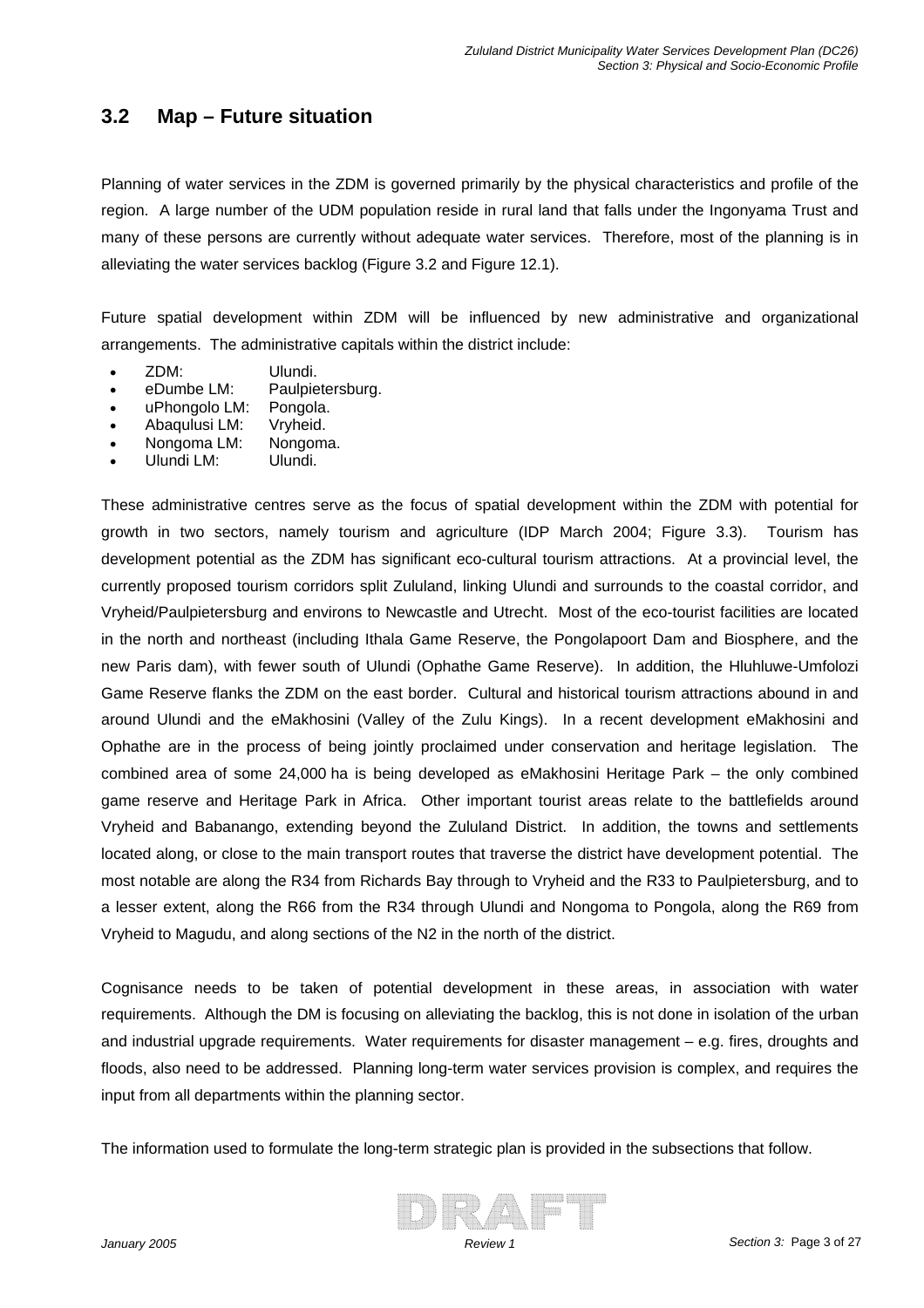#### **Figure 3.2: Planned water supply for the Zululand District Municipality (Phase 1).**

*This figure still requires drafting – the projected backlog rollout for water services still needs to be determined in order to develop this figure.* 

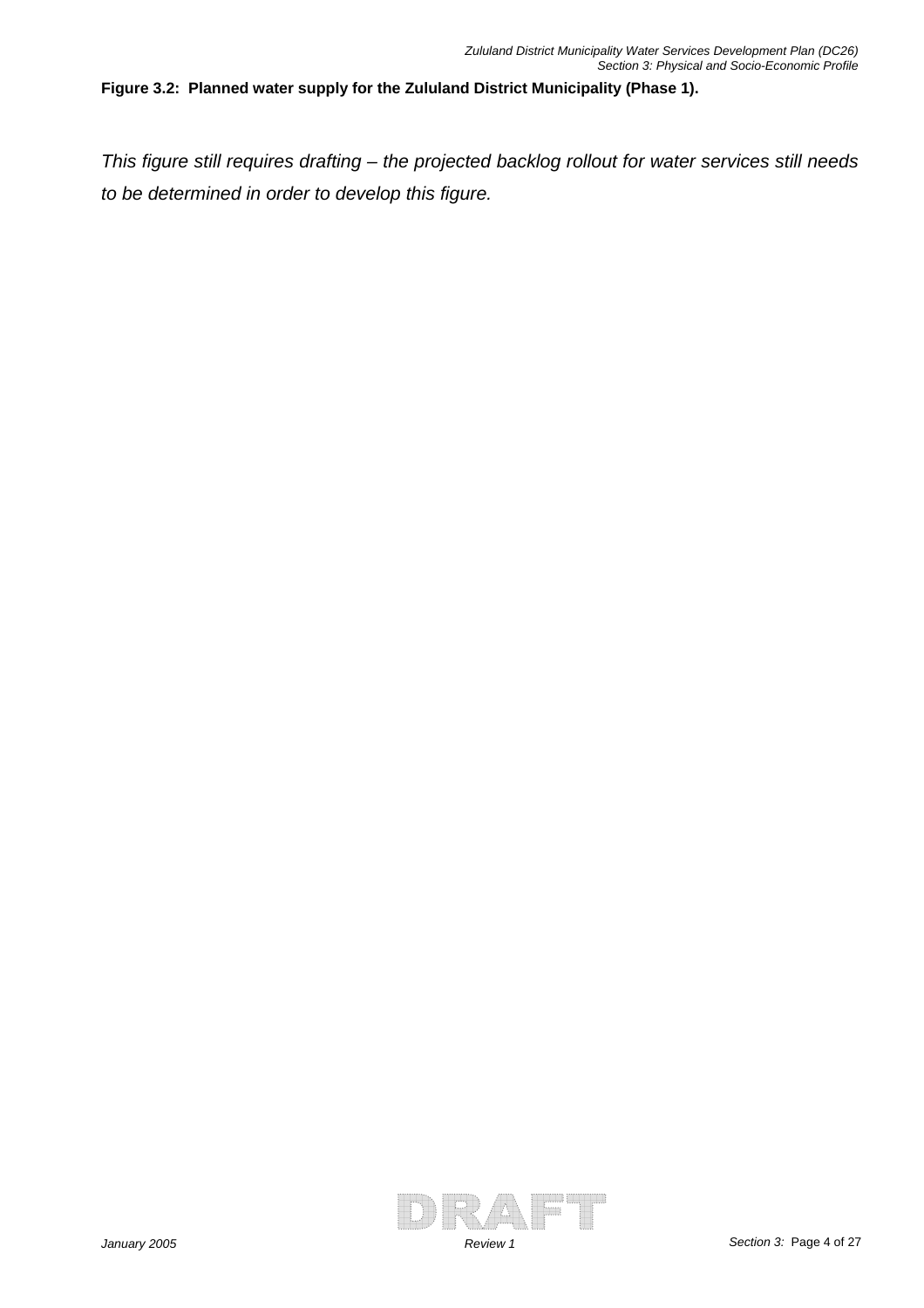**Figure 3.3: Zululand District Municipality spatial framework.** 

*An A3 copy of the Spatial Framework Plan from the IDP needs to be inserted here.* 

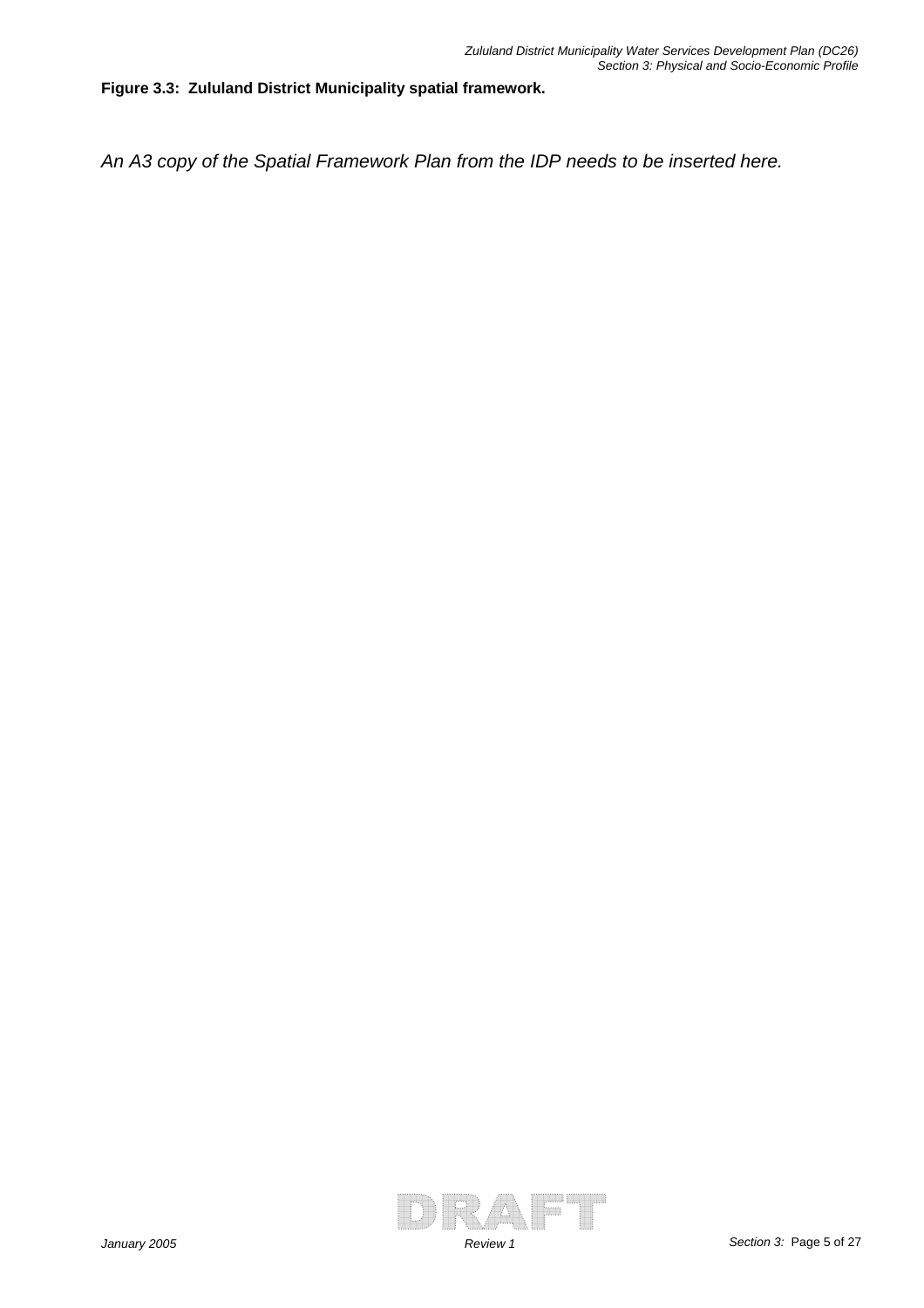# **3.3 Physical profile**

The ZDM is situated in northern KwaZulu-Natal (KZN). It covers an area of 14,808 km<sup>2</sup> and is divided into five local municipalities (LMs), namely eDumbe (KZ261), uPhongolo (KZ262), Abaqulusi (KZ263), Nongoma (KZ265), and Ulundi (KZ266; Figure 1.1). The district is predominantly rural with commercial farmland interspersed by protected areas, towns, and dense to scattered rural settlements within traditional authority areas. The majority of these rural settlements are small, making service delivery to these remote areas extremely costly. The ZDM comprises 1,022 settlements divided into 15 urban areas, 64 dense settlements, 290 villages, 547 scattered settlements and 106 farm settlements. Details of these settlements are given in Appendix 5.

Land use in the ZDM is linked primarily to tenure and the land with the highest agricultural potential is in private ownership and is mostly used for commercial farming or conservation, with low settlement densities (Figure 3.1). Private farmlands constitute a large portion of the ZDM's land area. The land use potential (indicated by the bioresource groups) vary throughout the district, but are predominantly varieties of grassveld and thornveld. Agricultural activities are mainly forestry (eDumbe, Abaqulusi and around Babanango), sugar cane (uPhongolo), livestock (throughout the district), maize, soya beans, wheat, groundnuts, sorghum, vegetables and sub-tropical fruit. These commercial farms mostly have well developed infrastructure and farming systems. The difficulties they experience relate more to broader economic factors that spatial factors and linkages in the ZDM. In recent years, a number of cattle farms throughout the ZDM have been converted into game farms. These may be linked to tourism and conservation in the district.

In contrast, the non-arable land and land with severe limitations to agriculture, fall into the traditional authority areas and are densely settled. These Ingonyama Trust areas support settlement and subsistence agriculture (there is moderate to restricted agricultural potential), with the Traditional Authorities (TAs) for each LM being divided as follows:

- eDumbe LM: Dlamini TA and Mtetwa TA.
- uPhongolo LM: Masidla TA, Msibi TA, Ntshangase TA and Simelane TA.
- Abaqulusi LM: Hlahlindhlela TA and Kambi TA.
- Nongoma LM: Mandhlakazi TA, Matheni TA and Usuthu TA.
- Ulundi LM: Empetempithini TA, Mbata TA, Mpungose TA, Ndebele TA, Nobamba TA, Ximba TA and Zungu TA.

The natural environment profile varies across the ZDM (Figure 3.1), with detailed descriptions and maps, as well as a generic environmental management plan (EMP), attached in Appendix 4. This data indicates the overall land use potential, transformation potential, ecosystem sensitivity, and impacts on future development within the ZDM, as well as the design and construction of water services infrastructure. These factors were taken into account when determining spatial development and designing the water services infrastructure within the ZDM.

In addition to the land use classifications, the type, number and distribution of public facilities such as schools, police stations, hospitals and clinics will impact on the water services sector. Lists of individual public

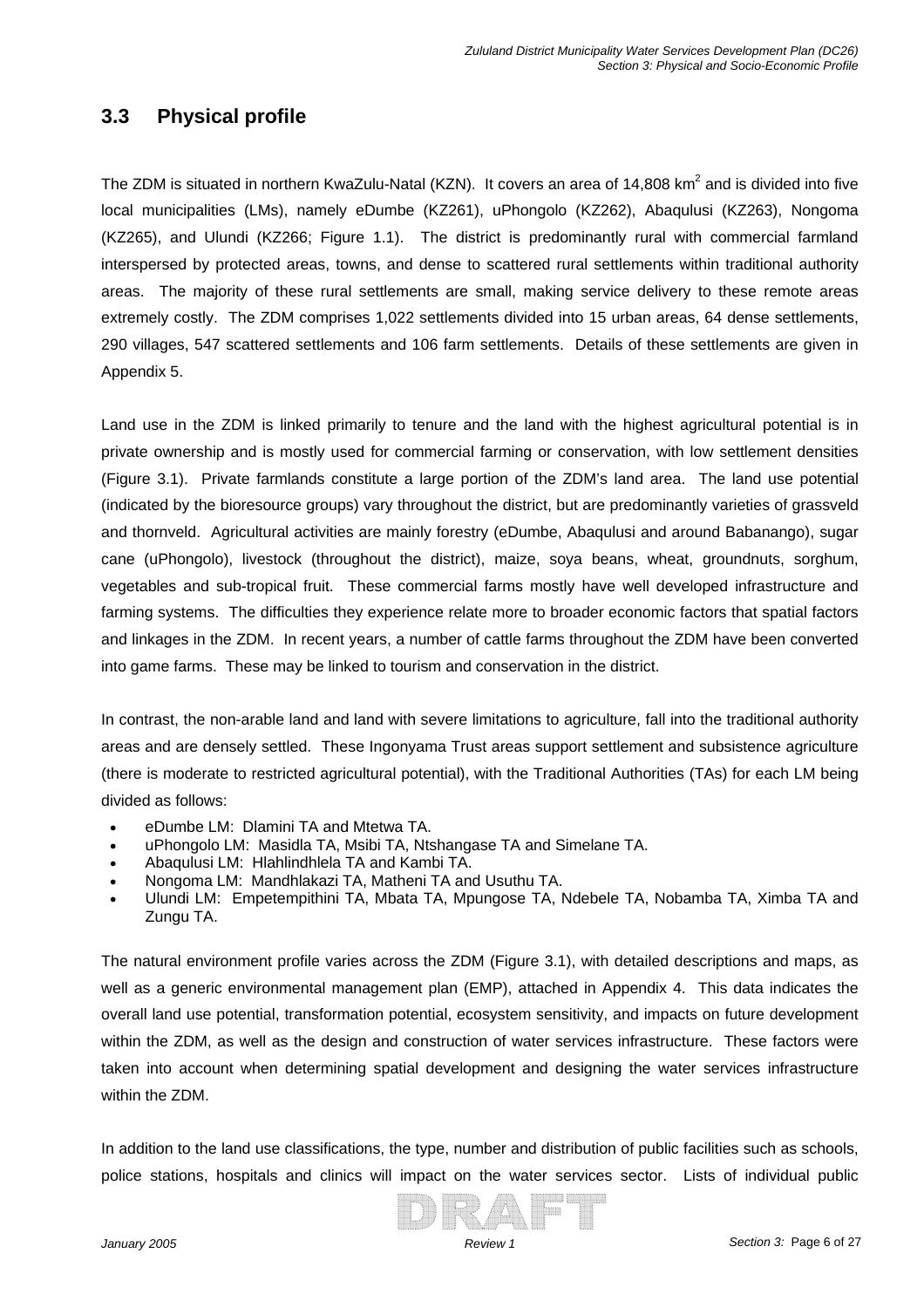consumer units are given in Appendix 5. However, an overall summary of the physical characteristics of the Zululand District is given in Table 3.3.

| <b>Description</b>               | Size (km2)<br>No. of |         | % of total     | Indicate for any (Y/N)   |                   |                              |  |
|----------------------------------|----------------------|---------|----------------|--------------------------|-------------------|------------------------------|--|
|                                  | each type            |         | municipal area | Water resource<br>impact | <b>Water user</b> | <b>Waste water</b><br>return |  |
| Residential settlements: urban   | 15                   | 52.5    | $0.4%$ Y       |                          |                   |                              |  |
| Residential settlements: rural   | 1,007                |         | 0.0%           |                          |                   | $\overline{Y}$ & N           |  |
| Commercial areas                 |                      | 0.6     | $0.0\%$ Y      |                          |                   |                              |  |
| Industries                       | 10                   | 6.6     | $0.0\%$ Y      |                          |                   | Y                            |  |
| Mining                           | 23                   | 17.2    | $0.1\%$ Y      |                          |                   | Y                            |  |
| Magisterial offices              | 5                    |         |                |                          | ٧                 | ✓                            |  |
| <b>Police Stations</b>           | 14                   |         |                |                          | ◡                 | ✓                            |  |
| Schools                          | 719                  |         |                |                          |                   | v                            |  |
| Clinics*                         | 68                   |         |                | <b>Y &amp; N</b>         | Υ                 | Y                            |  |
| Hospitals                        | 10                   |         |                |                          |                   | Ý                            |  |
| Agriculture: forestry            | 512                  | 914.3   | 6.2% Y         |                          |                   | N                            |  |
| Agriculture: irrigation          | 32                   | 29.3    | 0.2%           |                          |                   | N                            |  |
| Agriculture: dryland             | 453                  | 420.7   | 2.8% Y         |                          |                   | N                            |  |
| Agriculture: sugar cane          | 18                   | 210.5   | 1.4% Y         |                          |                   | Ν                            |  |
| Agriculture: subsistence dryland | 338                  | 1,609.8 | 10.9% Y        |                          | ٠Y                | N                            |  |
| Resorts/tourism                  | $\blacksquare$       |         | $0.0\%$ Y      |                          |                   | Ν                            |  |
| Conservation areas               | 328                  | 3,400.5 | 23.0% N        |                          | N                 | N                            |  |

|  | Table 3.3: Physical characteristics of the Zululand District Municipality. |  |  |  |  |
|--|----------------------------------------------------------------------------|--|--|--|--|
|--|----------------------------------------------------------------------------|--|--|--|--|

*Source: Data obtained from the IDP and the ZDM GIS.*

*\*In addition there are mobile clinics that provide a further 17 points.* 

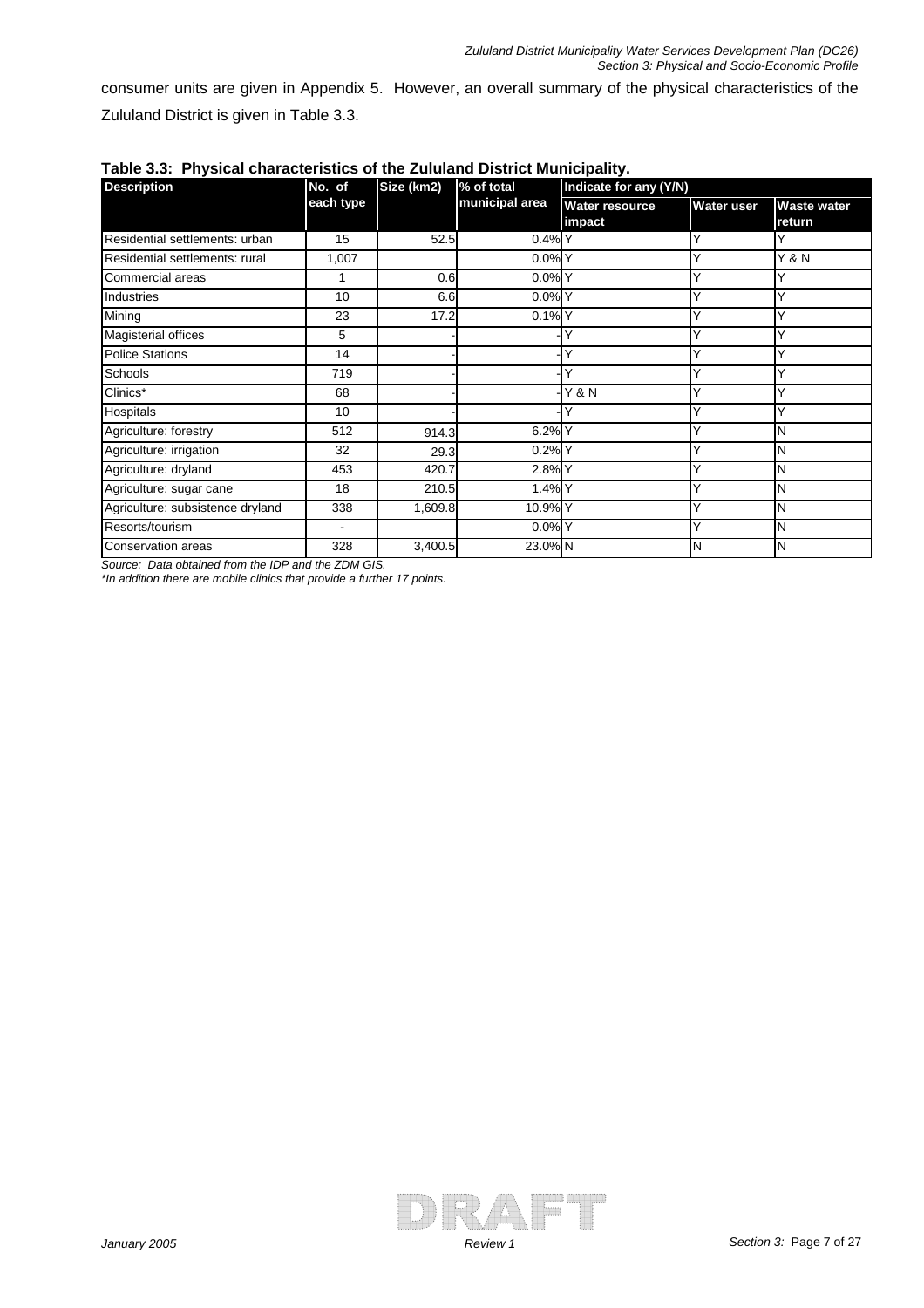# **3.4 Topographical profile**

The area forms part of the Pongola, Mkuze and Mfolozi River Catchments of the Usuthu/Mhlathuze Water Management Area that extends from the high lying areas in the north and west to the Indian Ocean in the east. The northern and western edges of the ZDM are characterised by steep terrain. The Skurweberg and Elandsberg Mountains on the Western side of the ZDM are approximately 1,700 m above sea level. In the northeast there are the Lebombo Mountains. In general the topography slopes and gets less steep from west to east, as well as from north to south, consequently all the main rivers flow in this direction. There are some large relatively flat areas between 200 m and 300 m around the town of Pongola, as well as on the lower reaches of the Mfolozi River.

Climatic conditions vary significantly from the northern highlands to the eastern low-lying areas around the town of Pongola. Rainfall is strongly seasonal with more than 80% occurring as thunderstorms between October and March, with the peak months being December to February in the inland areas. Rainfall varies from over 1,000 mm in the north and west, dropping to below 600 mm in the central area around Pongola. The resultant Mean Annual Runoff (MAR) ranges from above 200 mm in the north and west, to below 100 mm in the central areas. Overall the Mean Annual Precipitation (MAP) is 840 mm, and the corresponding MAR 102 mm (12 % of MAP). Annual variability of rainfall is indicated by the historic coefficient of variation of the rainfall record, which ranges from (20 % to 25 %) in the west to greater than 35 % in the Pongola area. In accordance with the rainfall pattern the relative humidity is higher in summer than in winter. Potential mean annual gross evaporation ranges from 1400mm in the west to 1600 mm in the lowveld. The highest mean monthly evaporation is in December and the lowest mean monthly evaporation in June. One strategic dam, namely Pongolapoort/Jozini, has been developed. There is a vast amount of water in the area with both surface resources, as well as good ground water potential. Therefore, there is no climatic condition or physical reason why the ZDM population is without water.

| Topography type | Percentage of total municipal area |
|-----------------|------------------------------------|
| Mountainous     | 30%                                |
| Rolling         | 70%                                |
| Flat            | $0\%$                              |
| Coastal         | 0%                                 |

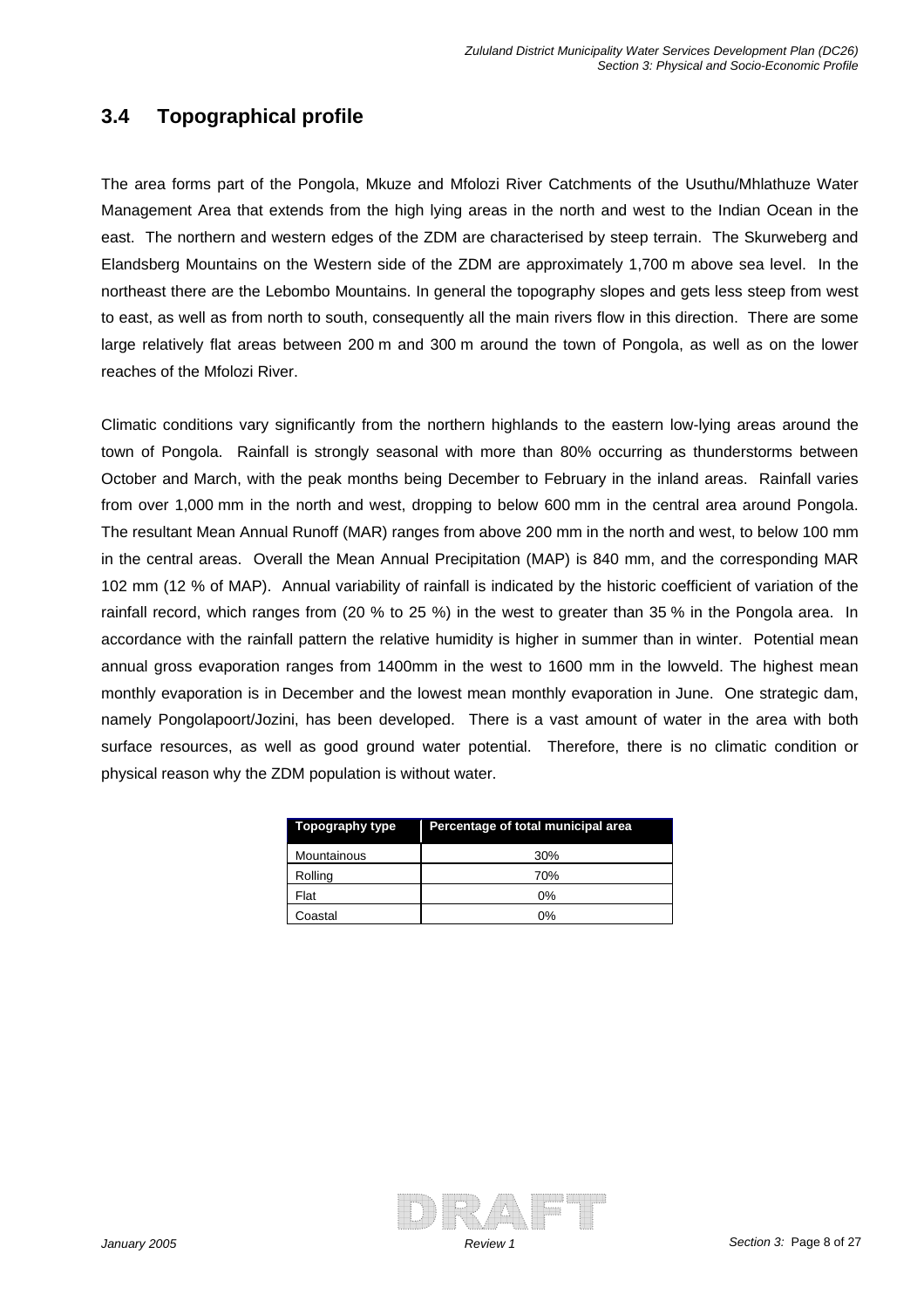# **3.5 Current consumer profile**

There are two main data sets pertaining to population and consumer profiles within the ZDM. The first is the National database derived from the Census 2001 survey (Statistics South Africa). According to this data set the estimated population within the ZDM is 804,320 divided per LM as given in Table 3.5a. The second data set is based on a recent population survey by the ZDM that indicates a population of 1,155,000 people with the distribution per local municipality indicated in Table 3.5a. Both these values, however, include the population residing in the area that was recently transferred to uMzinyathi DM.

| <b>LM</b>       | <b>LM Ref</b><br><b>Number</b> | <b>Area</b><br>(km <sup>2</sup> ) | <b>Settlements</b> | (Census | Population   Households   Household  <br>(Census 2001) | size     | <b>Population</b><br>(DM survey) | <b>Households</b> % ZDM<br>(DM survey) |      |
|-----------------|--------------------------------|-----------------------------------|--------------------|---------|--------------------------------------------------------|----------|----------------------------------|----------------------------------------|------|
|                 |                                |                                   |                    | 2001)   |                                                        | (Census) |                                  |                                        |      |
| <b>I</b> eDumbe | KZ261                          | 1.947                             | 49                 | 82,200  | 15.109                                                 | 5.4      | 72,387                           |                                        | 6.3  |
| uPhongolo       | KZ262                          | 3,235                             | 105                | 119,780 | 24,816                                                 | 4.8      | 128,284                          |                                        | 11.1 |
| Abaqulusi       | KZ263                          | 4.184                             | 111l               | 191,022 | 35.911                                                 | 5.3      | 235.410                          |                                        | 20.4 |
| Nongoma         | KZ265                          | 2,185                             | 398                | 198,381 | 31.582                                                 | 6.3      | 303.947                          |                                        | 26.3 |
| Ulundi          | KZ266                          | 3.754                             | 387                | 212,937 | 37.537                                                 | 5.7      | 414.547                          |                                        | 35.9 |
|                 | Totall                         | 15.305                            | 1.050              | 804,320 | 144.955                                                | 5.5      | 1,154,575                        |                                        | 100  |

**Table 3.5a: Population distribution figures per LM within the ZDM.** 

It is evident from Table 3.5a that the overall population from the ZDM survey is much higher than that indicated by the national 2001 Census. To alleviate this discrepancy, the ZDM and Statistics South Africa have recalculated the population for the area, less those persons residing in the area that has been transferred to uMzinyathi DM, to determine a population for the base year 2004. The 2004 base figures were obtained by projecting the growth factor between 1996 and 2001 onto the 2001 figures. It was agreed that the DBSA growth projections could then be applied (see Section 3.6). Therefore, at base year 2004 the population figures are as follows:

• **Population 943,715** 

#### • **Households 165,564**

The current consumer profile is divided into 1,022 settlements of various sizes primarily split between rural and urban settlements<sup>2</sup>. The rural areas are further divided into Ingonyama Trust land, Land Reform areas and private farmlands. In addition, these areas may be divided into settlement types based on population numbers and density. Much of the farm and town data has been derived and it is has been assumed that farmers and farm workers not accounted for will not significantly impact planning in the WSDP. This data is currently used as a base for planning in the ZDM and the five LMs.

Classification of these communities into settlement type is generally based on population number and household density, and as such the settlements within the ZDM have been classified according to the five

 $2$  Demographic studies based on fieldwork, interviews and a verification exercise were undertaken as part of the WSDP during 2000 and 2002 to produce an estimated population for every rural settlement in the Traditional Authority areas and the entire ZDM (including the farms). Detailed data is available on the WSDP Viewer.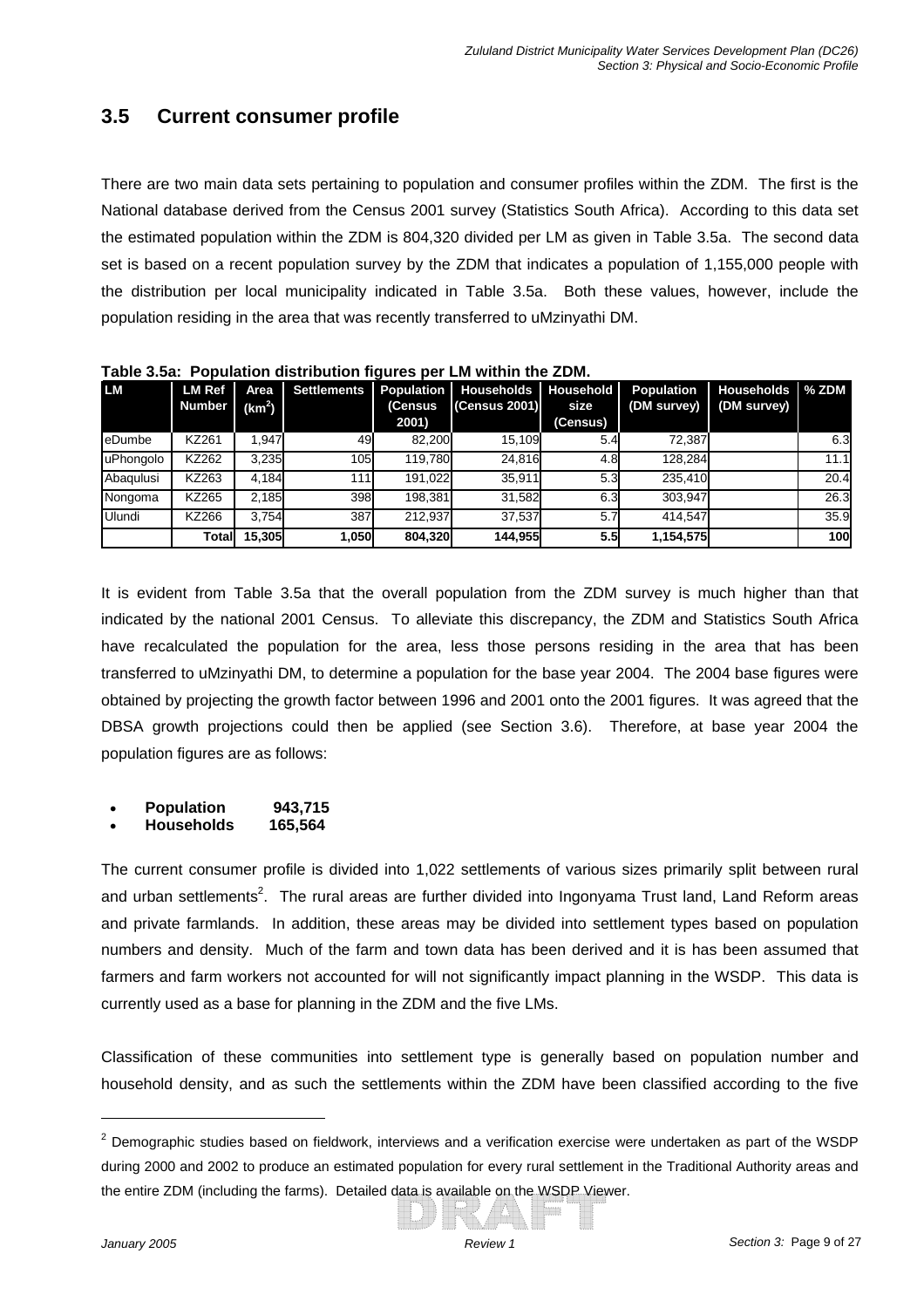categories listed in Table 3.5b. The division of the ZDM population according to these settlement types is given in Table 3.5c, and represented in Figures 3.4 and 3.5. It is evident that a large number of persons live in the rural areas of ZDM, especially the within Village settlements. These consumers are also the most inadequately served in terms of water services. This settlement pattern imposes high costs on service delivery, a factor that is exacerbated by the broken terrain and poor access roads. It also means that many settlements lack adequate thresholds for economic development initiatives. However, It is important to note that about 91% of the population live in communities of less than 1,500 people per  $km^2$ . This equates to approximately 200 households per km<sup>2</sup> or one household per 5,000 m<sup>2</sup>. To supply these communities to the basic national standards (see Section 4) will be costly and this may require short-term solutions to ensure that there is some for all rather than all for some.

| <b>Settlement Classification</b> | <b>Description</b>                                                                                                                             | <b>Number of settlements</b> |
|----------------------------------|------------------------------------------------------------------------------------------------------------------------------------------------|------------------------------|
| Urban                            | Built-up areas i.e. Former TLC and R293 towns & formal settlements with<br>erven less than $2,500 \text{ m}^2$ .                               | 15                           |
| Dense                            | Formal or informal settlements with a population of at least 5,000 and a<br>household density of five or more households per hectare.          | 64                           |
| Village                          | Formal or informal settlements with a population of between 500 and 5,000<br>and a household density between 0.5 and 5 households per hectare. | 290                          |
| Scattered                        | Any settlement that has a population of less than 500 and a density around<br>0.5 households per hectare.                                      | 547                          |
| Farmlands                        | Communities living outside traditional authority areas on private farmlands.                                                                   | 106                          |

### **Table 3.5b: Settlement classification criteria.**

#### **Table 3.5c: Current consumer profile in settlement types**

| <b>DM</b>         | <b>Urban</b> | <b>Dense</b> | Village | Scattered | <b>Farmland</b> | Total   |
|-------------------|--------------|--------------|---------|-----------|-----------------|---------|
| Population        | 228.767      | 170.214      | 351,851 | 135.693   | 57.190          | 943.715 |
| <b>Households</b> | 40.135       | 29.862       | 61.728  | 23.806    | 10.033          | 165.564 |
| Drv industrial    |              |              |         |           |                 |         |
| Wet industrial    |              |              |         |           |                 |         |
| Commercial        |              |              | -       |           |                 |         |
| <b>Total DM</b>   | 40.135       | 29.862       | 61,728  | 23,806    | 10,033          | 165.564 |

#### **Figure 3.4: Population distribution per settlement type.**



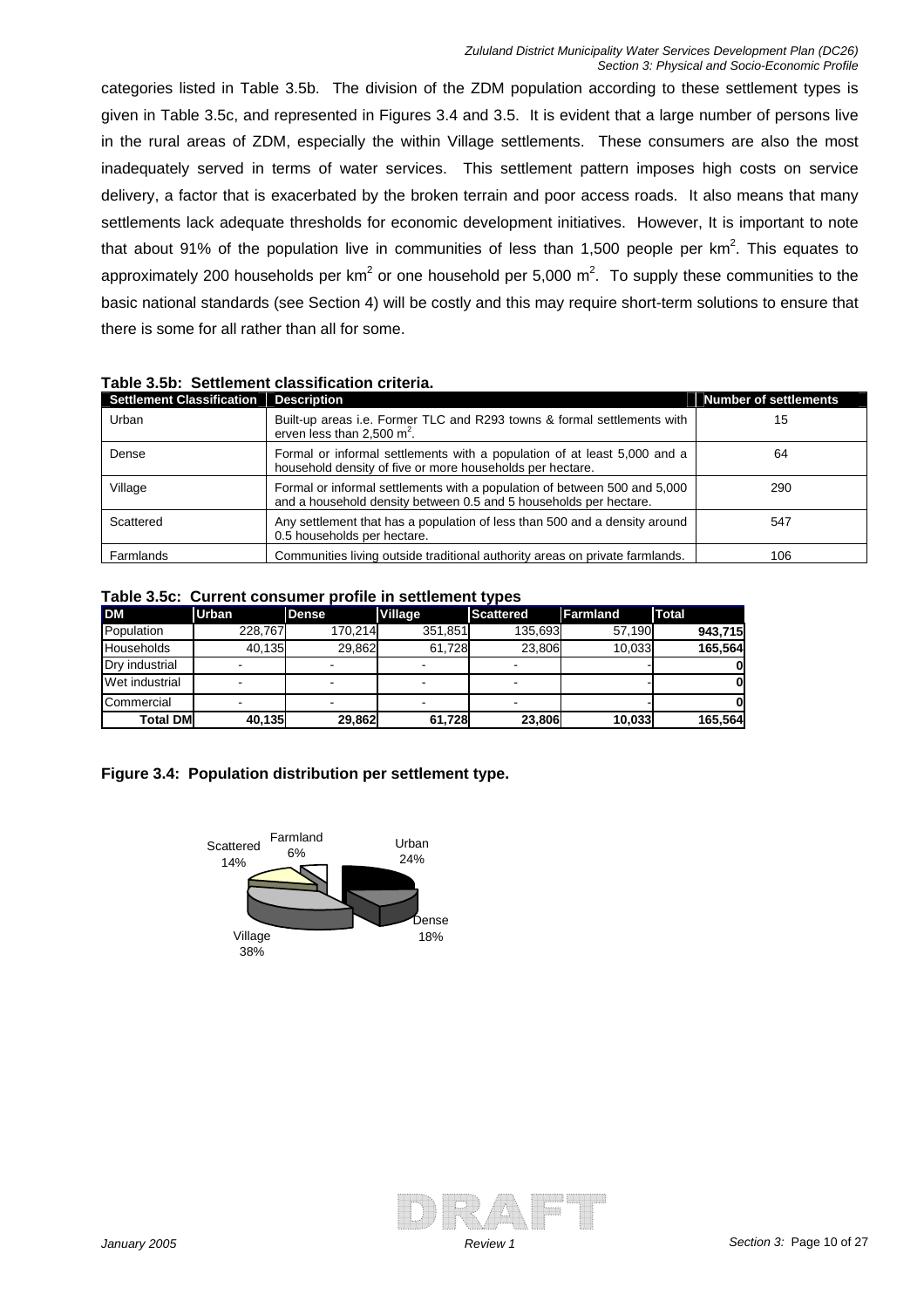**Figure 3.5: Settlement type distribution over Zululand District Municipality.**

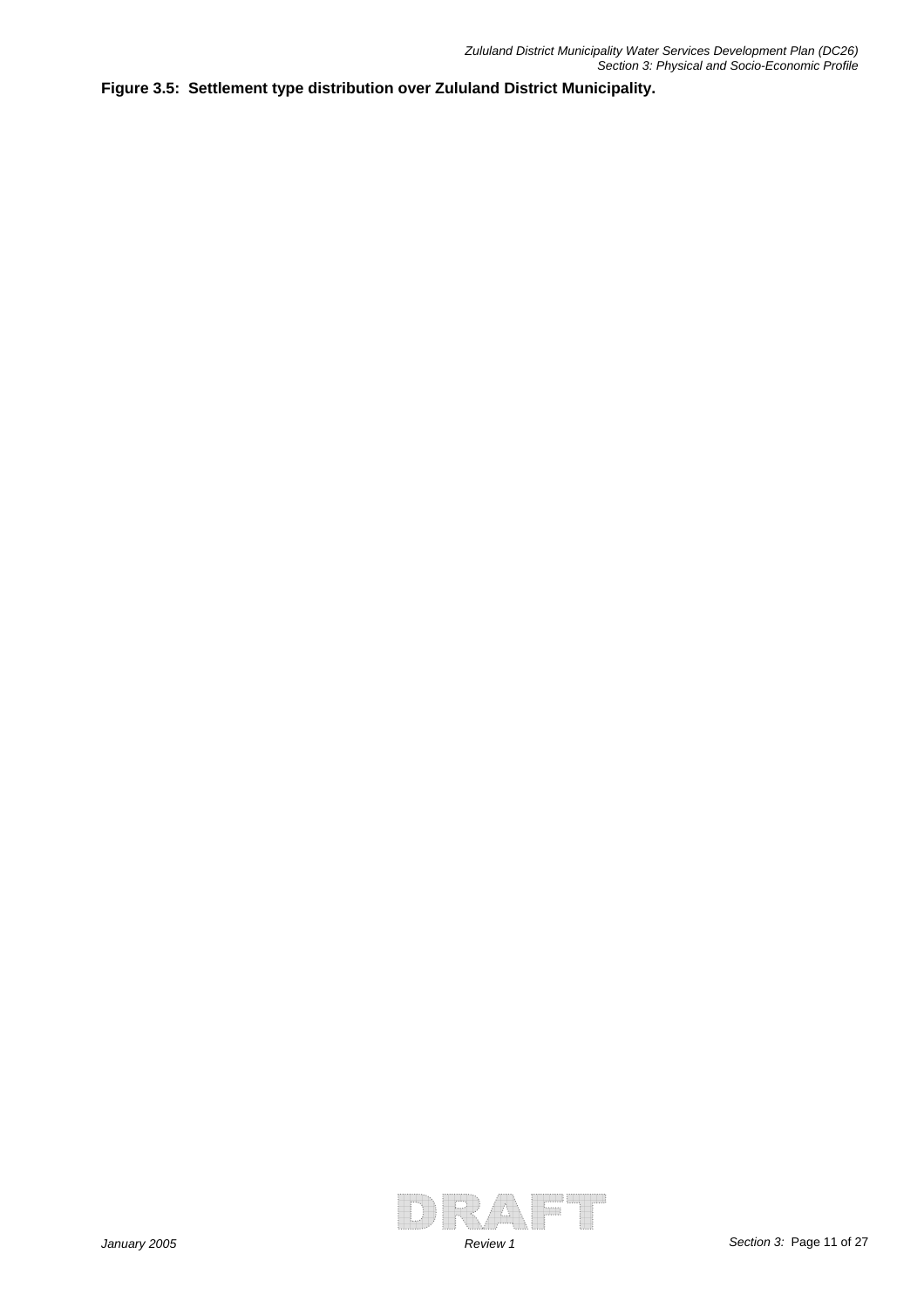# **3.6 Present population and projected population growth rates**

Population and economic growth rates are used to determine future developmental requirements within the ZDM. This determines the required increase or decrease in water services. Non-domestic consumer unit growth, particularly commercial, industrial and agricultural growth, also gives an indication of the expected increase in water demand and associated wastewater flow discharges. Factors that affect population growth rate include:

- Immigration due to displaced farm labour, land restitution and declining job opportunities in neighbouring provinces;
- Emigration to urban centres or outward migration from the region in search of job opportunities; and
- The HIV/AIDS epidemic that is predicted to seriously affect economically active persons (18-45 years). Full-blown AIDS sufferers who are unable to continue working may return home to the rural areas. This may be an internal urban/rural shift, or migration from urban areas outside the DM. With the prevalence of HIV/AIDS, especially in KZN, it is important to ensure adequate water services provision in the rural areas.

The population growth rates are based on a DBSA Report<sup>3</sup> that provides estimated growth rates per province over five-year intervals, taking account of the impact of HIV/AIDS. Although the impact of HIV/AIDS is known to have a skewed effect on the age, gender and household structure of the population, there is currently limited statistical data on these factors. Therefore the rates for KZN have been applied to the ZDM population, as represented in Table 3.6a. Overall, within the ZDM the internal shift from rural to urban areas is not predicted over the long term, therefore the DBSA growth rates have been applied to each settlement type (Table 3.6c).

| Period    | % Growth rate | <b>Growth factor</b> | Year           | Households | Population | <b>Persons/household</b> |
|-----------|---------------|----------------------|----------------|------------|------------|--------------------------|
| 2001-2005 | 1.44%         | 1.074                | 1996 Census    | 108.964    | 711,607    | 6.5                      |
| 2001-2004 |               | 1.059                | 2001 Census    | 144.339    | 822.732    | 5.7                      |
| 2004-2005 |               | 1.015                | 2004 base data | 165.564    | 943,715    | 5.7                      |
| 2006-2010 | 0.96%         | 1.049                | 2005           | 168.018    | 957.701    | 5.7                      |
| 2011-2015 | 0.58%         | 1.029                | 2010           | 176,239    | 1.004.561  | 5.7                      |
| 2016-2020 | 0.08%         | 1.004                | 2015           | 181.410    | 1,034,035  | 5.7                      |
| 2004-2020 |               | 1.100                | 2020           | 182,137    | 1,038,181  | 5.7                      |

**Table 3.6a: Population growth rate projections for the ZDM (2000 – 2020).** 

*Source: DBSA (2000).*

#### **Table 3.6b: Projected population growth rates per settlement for the ZDM.**

| <b>Settlement Type</b> | No. of Households | <b>Current Population</b> | Effective population growth rate (%/a) |       |       |       |       |
|------------------------|-------------------|---------------------------|----------------------------------------|-------|-------|-------|-------|
|                        |                   |                           | 2004                                   | 2005  | 2006  | 2007  | 2008  |
| Urban                  | 40.135            | 228.767                   | 1.44%                                  | 1.44% | 0.96% | 0.96% | 0.96% |
| Dense                  | 29.862            | 170.214                   | .44%                                   | 1.44% | 0.96% | 0.96% | 0.96% |
| Village                | 61.728            | 351.851                   | 1.44%                                  | 1.44% | 0.96% | 0.96% | 0.96% |
| Scattered              | 23.806            | 135,693                   | 1.44%                                  | 1.44% | 0.96% | 0.96% | 0.96% |
| Farmland               | 10.033            | 57.190                    | .44%                                   | 1.44% | 0.96% | 0.96% | 0.96% |
| Total                  | 165.564           | 943.715                   | 44%.ا                                  | 1.44% | 0.96% | 0.96% | 0.96% |

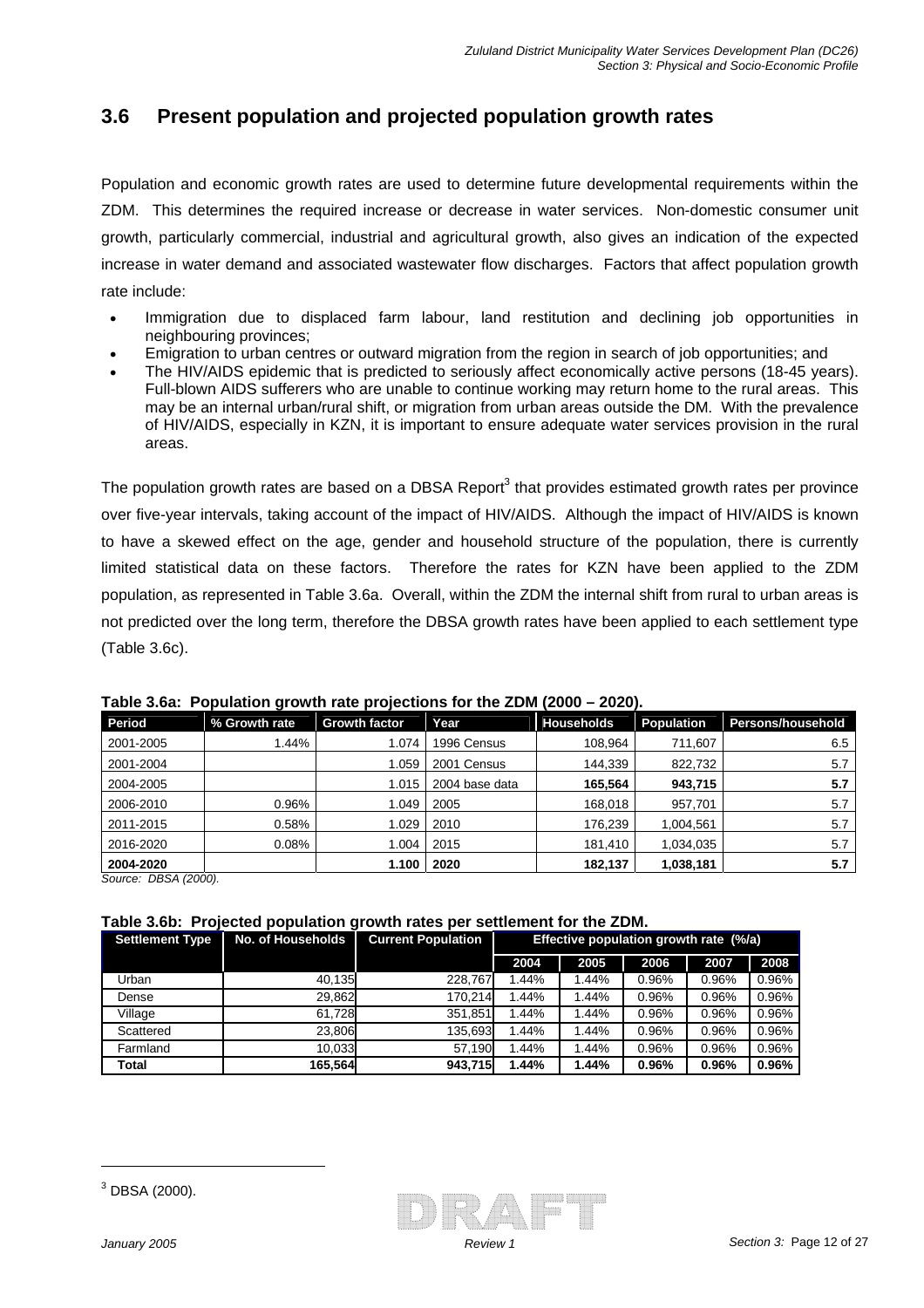### **3.7 Demographic trends and migration patterns**

The IDP does not address the issue of migration patterns; therefore it would appear that in general no largescale labour migration occurs to and from ZDM (Table 3.7a). In the past gender ratios were used as an indicator of outward migration from a region – i.e. male migrant labourers usually went to work on mines and industry in the Witwatersrand. However, with the abolishment of group areas, and an increase in opportunities closer to home the pull of temporary migrant labour has decreased. Overall, South Africa is 48% male and 52% female; KZN is 47% male 53% female; and the ZDM is 46% male and 54% female. The difference between the DM and SA as a whole may relate to males migrating from the region in search of employment, however this difference is not significant in terms of water services provision (probably less than 20,000 persons). Although no large-scale labour migration seems to occur to and from the district, migration between and within the LMs may occur. This was probably especially true when the mines within the district were still functioning optimally.

According to Census 2001 data, the most utilised mode of travel to school or work is by foot (35%) and a further 54% do not travel to school or work (Table 3.7b and Figure 3.6). Therefore, less that 12% of the population utilise "mechanised" means to convey them to their destination. Of these means, the majority use cars with 1.4% as driver and 5% as passengers (at an average of 3.5 persons per vehicle). It is evident therefore that most of the population do not migrate within the district, and that the migration that does occur is primarily within the district rather than to and from the district. However, migration patterns and trends from outside the district require analysis, and the specific, detailed data required to fill in Table 3.7a is not currently available for ZDM. In addition, the impact of migration patterns relating to HIV-AIDs for the UDM need to be studied. It is thought that permanent migration trends within the DM, especially into the rural areas, may become evident as full-blown AIDS sufferers who are unable to continue working return to their family homes. This may be an internal urban/rural shift, or migration from urban areas outside the DM.

| . avı <del>c</del> v. <i>ı</i> a |            | <u>Demographic trends and migration patterns within ZDM.</u> |                                |                              |            |  |  |  |  |  |
|----------------------------------|------------|--------------------------------------------------------------|--------------------------------|------------------------------|------------|--|--|--|--|--|
| Settlement                       | Permanent  | Peak daily labour                                            | Peak long-term labour          | <b>Permanent population</b>  | Holiday    |  |  |  |  |  |
| <b>type</b>                      | population | migration $(-)$ out $/ (+)$ in                               | migration $(-)$ out $/ (+)$ in | changes $(-)$ out $/ (+)$ in | population |  |  |  |  |  |
|                                  |            |                                                              |                                |                              |            |  |  |  |  |  |
| Urban                            | 204.432    | <b>TBDI</b>                                                  | <b>TBD</b>                     | TBD                          | <b>TBD</b> |  |  |  |  |  |
| Dense                            | 178.488    | TBD                                                          | <b>TBD</b>                     | <b>TBD</b>                   | <b>TBD</b> |  |  |  |  |  |
| Village                          | 363.257    | TBD                                                          | <b>TBD</b>                     | <b>TBD</b>                   | <b>TBD</b> |  |  |  |  |  |
| Scattered                        | 140,348    | <b>TBDI</b>                                                  | <b>TBD</b>                     | <b>TBD</b>                   | <b>TBD</b> |  |  |  |  |  |
| Farmland                         | 57.190     | TBD                                                          | <b>TBD</b>                     | <b>TBD</b>                   | <b>TBD</b> |  |  |  |  |  |
| Totall                           | 943,715    | <b>TBDI</b>                                                  | <b>TBD</b>                     | <b>TBD</b>                   | <b>TBD</b> |  |  |  |  |  |

| Table 3.7a: Demographic trends and migration patterns within ZDM. |
|-------------------------------------------------------------------|
|-------------------------------------------------------------------|

Although currently not that well developed or fully utilised, the tourism potential of the region is good with the eMakhosini Ophathe Heritage Park, the uPhongola Bioshpere Reserve and the Thangami Private Game Park having been identified as focal development areas (IDP March 2004). These projects aim to attract tourists to the ZDM primarily through the natural environment and game farms with associated fringe local economic development (LED) projects in terms of craft and cultural centres. Therefore, the water services demand for tourism are not extensive, concentrating more on domestic use (lodges) than large scale water uses.

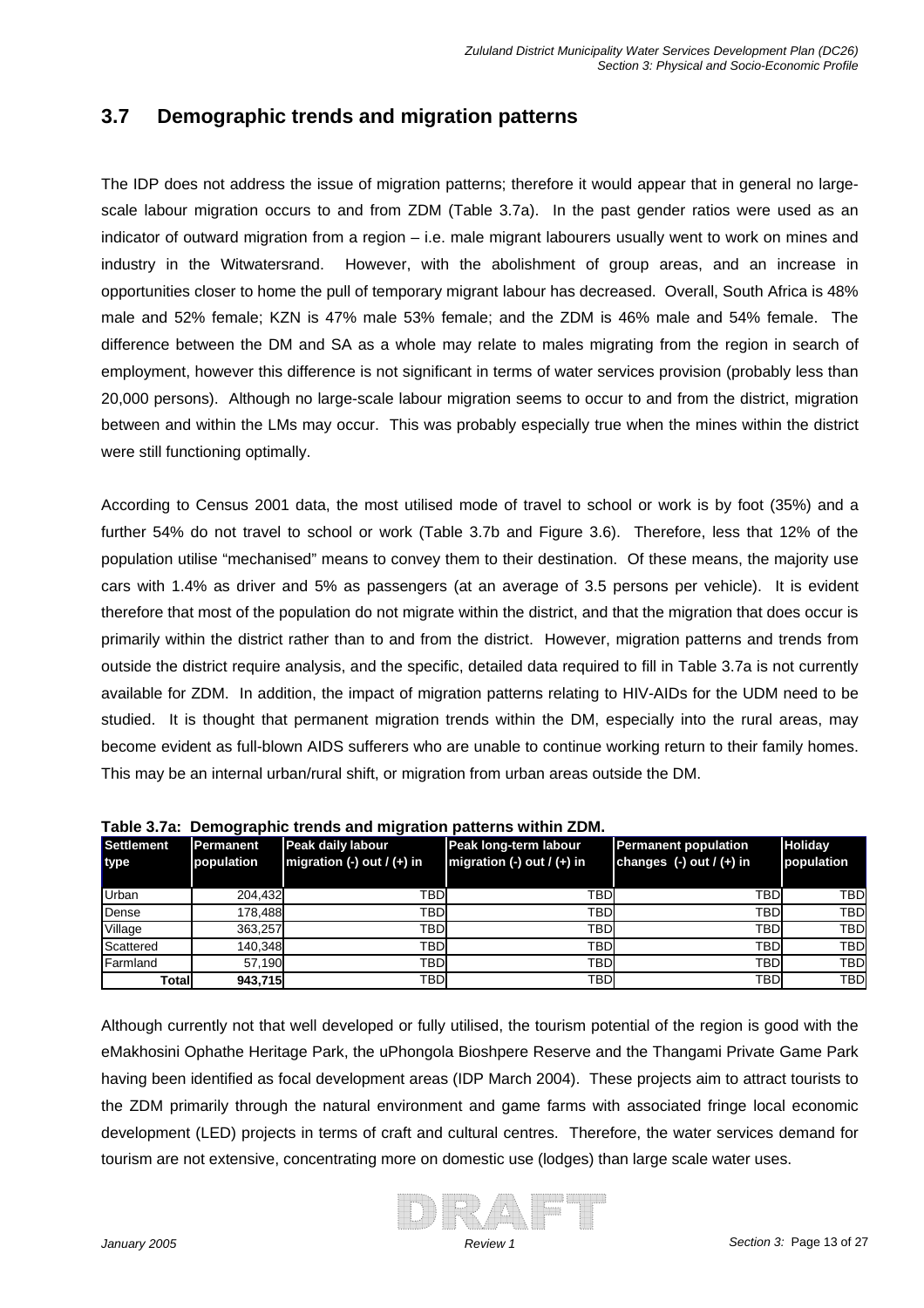

#### **Figure 3.6: Mode of travel to school or work within the ZDM (Census 2001).**

| Table 3.7b: Mode of travel within the ZDM (Census 2001). |  |
|----------------------------------------------------------|--|
|                                                          |  |

|                    | <b>Not</b> |         | Car       |            | Minibus/        |                   |                  |                   |              |                  |
|--------------------|------------|---------|-----------|------------|-----------------|-------------------|------------------|-------------------|--------------|------------------|
|                    | applicable | Foot    | passenger | <b>Bus</b> | taxi            | <b>Car driver</b> | <b>Bicycle</b>   | <b>Motorcycle</b> | <b>Train</b> | Other            |
| eDumbe LM          |            |         |           |            |                 |                   |                  |                   |              |                  |
| Male               | 49,844     | 33,255  | 8,586     | 4,149      | 5,039           | 2,970             | $\overline{513}$ | 268               | 165          | 182              |
| Female             | 65.652     | 31,656  | 12.024    | 4.669      | 2.091           | 3.746             | 186              | 165               | 175          | 126              |
| Total #            | 115,496    | 64,911  | 20,610    | 8,818      | 7,130           | 6,716             | 699              | 433               | 340          | 308              |
| % LM               | 51.23%     | 28.79%  | 9.14%     | 3.91%      | 3.16%           | 2.98%             | 0.31%            | 0.19%             | 0.15%        | 0.14%            |
| %DM                | 17.58%     | 9.88%   | 3.14%     | 1.34%      | 1.09%           | 1.02%             | 0.11%            | 0.07%             | 0.05%        | 0.05%            |
| %Industry          | 32.45%     | 28.60%  | 63.97%    | 53.48%     | 59.38%          | 73.62%            | 40.90%           | 41.32%            | 39.13%       | 43.20%           |
| uPongolo LM        |            |         |           |            |                 |                   |                  |                   |              |                  |
| Male               | 25,372     | 23,317  | 408       | 252        | 264             | 391               | 105              | 47                | 66           | 27               |
| Female             | 39,402     | 22,678  | 442       | 258        | 66              | 333               | 53               | 42                | 50           | $\overline{72}$  |
| Total #            | 64,774     | 45,995  | 850       | 510        | 330             | 724               | 158              | 89                | 116          | 99               |
| % LM               | 57.00%     | 40.47%  | 0.75%     | 0.45%      | 0.29%           | 0.64%             | 0.14%            | 0.08%             | 0.10%        | 0.09%            |
| %DM                | 9.86%      | 7.00%   | 0.13%     | 0.08%      | 0.05%           | 0.11%             | 0.02%            | 0.01%             | 0.02%        | 0.02%            |
| %Industry          | 18.20%     | 20.27%  | 2.64%     | 3.09%      | 2.75%           | 7.94%             | 9.25%            | 8.49%             | 13.35%       | 13.88%           |
| Abaqulusi LM       |            |         |           |            |                 |                   |                  |                   |              |                  |
| Male               | 13,942     | 8,732   | 1,946     | 1,511      | 1,773           | 318               | 149              | 63                | 55           | 52               |
| Female             | 19,011     | 7,386   | 2,182     | 1,578      | 739             | 297               | 64               | 46                | 46           | $\overline{30}$  |
| Total #            | 32,953     | 16,118  | 4,128     | 3,089      | 2,512           | 615               | 213              | 109               | 101          | 82               |
| $\overline{\%}$ LM | 54.99%     | 26.90%  | 6.89%     | 5.16%      | 4.19%           | 1.03%             | 0.36%            | 0.18%             | 0.17%        | 0.14%            |
| %DM                | 5.02%      | 2.45%   | 0.63%     | 0.47%      | 0.38%           | 0.09%             | 0.03%            | 0.02%             | 0.02%        | 0.01%            |
| %Industry          | 9.26%      | 7.10%   | 12.81%    | 18.73%     | 20.92%          | 6.74%             | 12.46%           | 10.40%            | 11.62%       | 11.50%           |
| Nongoma LM         |            |         |           |            |                 |                   |                  |                   |              |                  |
| Male               | 31,015     | 28,345  | 1,215     | 1,146      | 1,064           | 325               | 288              | 138               | 98           | 109              |
| Female             | 44,372     | 25,796  | 1,322     | 1,169      | 461             | 297               | 101              | 103               | 106          | 56               |
| Total #            | 75,387     | 34,141  | 2,537     | 2,315      | 1,525           | 622               | 389              | 241               | 204          | 165              |
| % LM               | 54.82%     | 39.37%  | 1.84%     | 1.68%      | 1.11%           | 0.45%             | 0.28%            | 0.18%             | 0.15%        | 0.12%            |
| %DM                | 11.47%     | 8.24%   | 0.39%     | 0.35%      | 0.23%           | 0.09%             | 0.06%            | 0.04%             | 0.03%        | 0.03%            |
| %Industry          | 21.18%     | 23.86%  | 7.87%     | 14.04%     | 12.70%          | 6.82%             | 22.76%           | 23.00%            | 23.48%       | 23.14%           |
| <b>Ulundi LM</b>   |            |         |           |            |                 |                   |                  |                   |              |                  |
| Male               | 27,060     | 23,022  | 2,076     | 878        | 390             | 222               | 160              | 97                | 49           | 30               |
| Female             | 40.034     | 22,550  | 2,018     | 828        | $\overline{71}$ | 224               | 66               | 70                | 53           | 26               |
| Total #            | 67,094     | 45,572  | 4,094     | 1,706      | 461             | 446               | 226              | 167               | 102          | 56               |
| % LM               | 55.95%     | 38.00%  | 3.41%     | 1.42%      | 0.38%           | 0.37%             | 0.19%            | 0.14%             | 0.09%        | 0.05%            |
| %DM                | 10.21%     | 6.94%   | 0.62%     | 0.26%      | 0.07%           | 0.07%             | 0.03%            | 0.03%             | 0.02%        | 0.01%            |
| %Industry          | 18.85%     | 20.08%  | 12.71%    | 10.35%     | 3.84%           | 4.89%             | 13.22%           | 15.94%            | 11.74%       | 7.85%            |
| <b>ZDM</b>         |            |         |           |            |                 |                   |                  |                   |              |                  |
| Male               | 147,327    | 116,827 | 14,231    | 7,971      | 8,557           | 4,226             | 1,221            | 619               | 433          | 403              |
| Female             | 208,550    | 110,107 | 17,988    | 8,517      | 3,451           | 4,897             | 488              | 429               | 436          | $\overline{310}$ |
| Total #            | 355,877    | 226,934 | 32,219    | 16,488     | 12,008          | 9,123             | 1,709            | 1,048             | 869          | 713              |
| Total %            | 54.20%     | 34.50%  | 4.90%     | 2.50%      | 1.80%           | 1.40%             | 0.30%            | 0.20%             | 0.10%        | 0.10%            |
|                    |            |         |           |            |                 |                   |                  |                   |              |                  |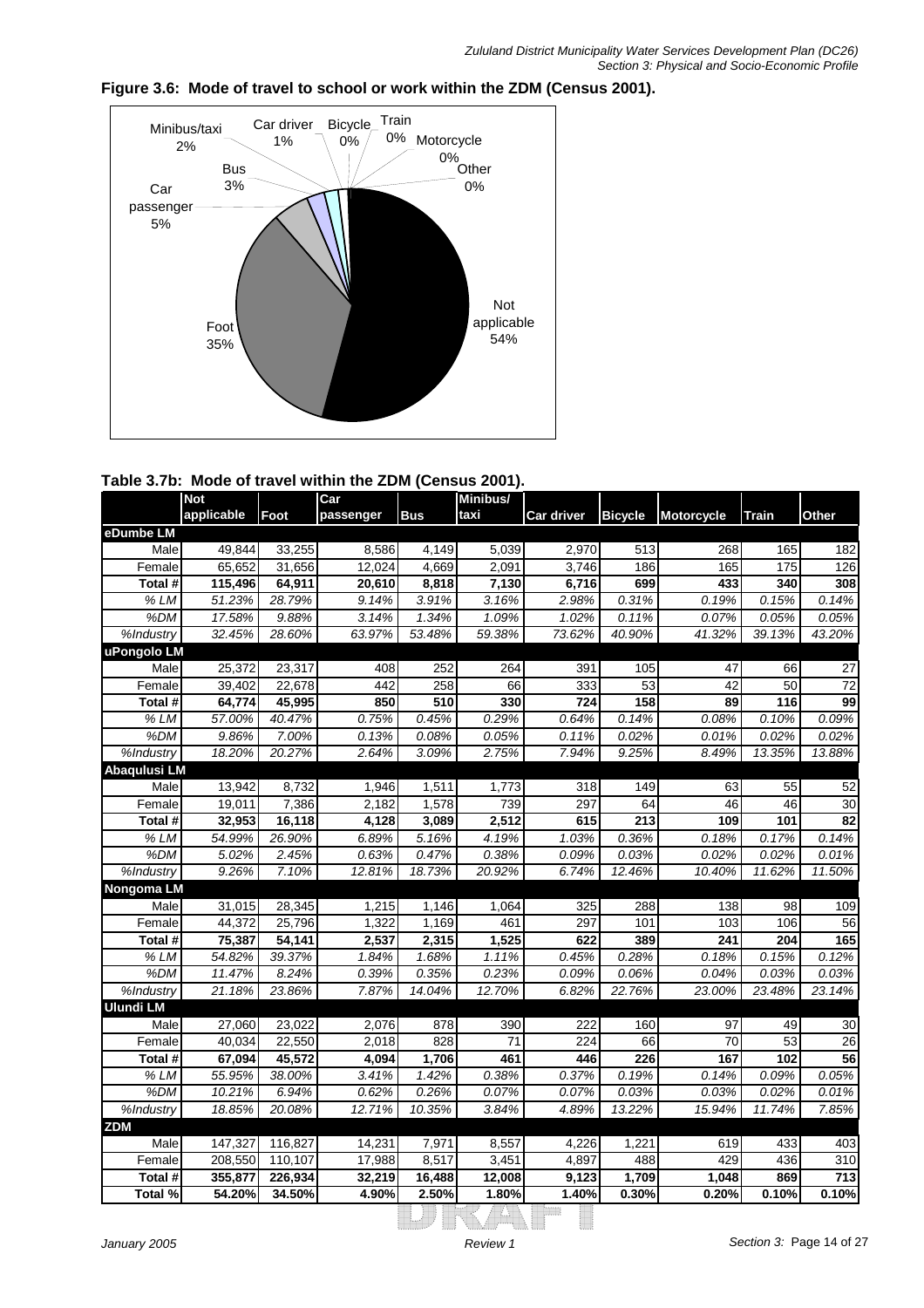# **3.8 Age and gender profile**

The ZDM is constituted predominantly of females (54%) and youth (51%). As collection of water is considered a female job (often walking several kilometres daily and spending hours), easier access to water would address the short-term practical needs of women and allow them to participate in more economically productive activities. The large percentage of youth means that these persons are legally unable to be employed (Table 3.8 and Figure 3.7). Many households are dependant on the social grants of pensioners, however the pensioner base is low (4.3%). Nevertheless, approximately 45% of the population is potentially economically active. However, relatively few of this age group are actually employed or have any meaningful income (see Sections 3.10 and 3.11). This could have implications for the supply of water services, both in terms of where and the level of services required, as well as the ability of people to pay for such services.

**Table 3.8: Age and gender profile for each LM within the ZDM.** 

| LM               | <b>Resident</b> | <b>Economically active</b><br>residents (18 to 65yrs) |       | <b>Aged residents</b><br>(>65 yrs) |      | <b>Youth residents</b><br>( < 18yrs) |       | <b>Male residents</b> |       | <b>Female residents</b> |       |
|------------------|-----------------|-------------------------------------------------------|-------|------------------------------------|------|--------------------------------------|-------|-----------------------|-------|-------------------------|-------|
|                  | population      | <b>Persons</b>                                        |       | <b>Persons</b>                     |      | <b>Persons</b>                       |       | <b>Persons</b>        |       | <b>Persons</b>          |       |
| <b>l</b> eDumbe  | 82,200          | 37.474                                                | 45.6% | 3.646                              | 4.4% | 41.080                               | 50.0% | 38.887                | 47.3% | 43.346                  | 52.7% |
| uPhongolo        | 119,780         | 56,327                                                | 47.0% | 4.571                              | 3.8% | 58,882                               | 49.2% | 56.176                | 46.9% | 63,597                  | 53.1% |
| Abagulusi        | 191,022         | 94,813                                                | 49.6% | 7.991                              | 4.2% | 88.218                               | 46.2% | 91.233                | 47.8% | 99.768                  | 52.2% |
| Nongoma          | 198,381         | 79.307                                                | 40.0% | 8.948                              | 4.5% | 110,126                              | 55.5% | 88,339                | 44.5% | 110.102                 | 55.5% |
| Ulundi           | 212.937         | 91.302                                                | 42.9% | 9,753                              | 4.6% | 111.882                              | 52.5% | 95,556                | 44.9% | 117.409                 | 55.1% |
| <b>Total ZDM</b> | 804,320         | 359.223                                               | 44.7% | 34.909                             | 4.3% | 410.188                              | 51.0% | 370.191               | 46.0% | 434.222                 | 54.0% |

*\* Source: Census 2001. The percentages are per LM or DM respectively.*



#### **Figure 3.7: Age profile within the ZDM.**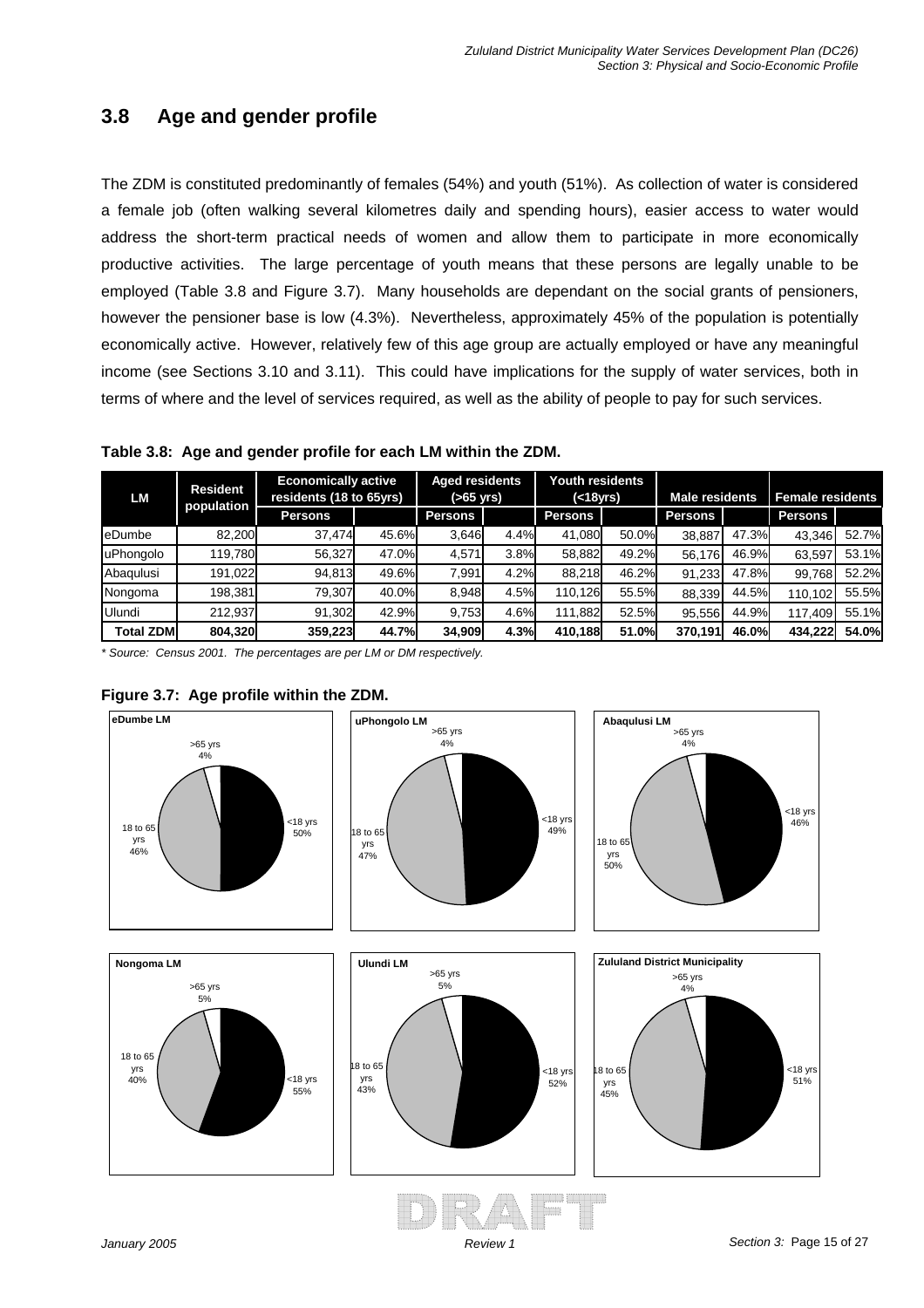### **3.9 Health profile**

Water is the essence of life. A person requires a sufficient quantity of good quality water to maintain a state of good health; therefore the provision and quality of water services is required to ensure a sufficient standard of health and hygiene. The quality of water supplied must be sufficient to maintain good health, and sanitation services must provide households with hygienic conditions that will not harbour disease. There is a link between water quality in its natural state and settlements such that poor quality water can transmit waterborne diseases<sup>4</sup> and negatively affect overall health<sup>5</sup>, and poor water services can lead to contamination of the water resource and ultimately poor water quality. Therefore the combination of poor water services, use of untreated raw water, and ill-informed consumer groups with regard to health and hygiene places many consumers at risk of disease and other water related health problems.

Many consumers within the ZDM abstract untreated surface water for consumption, with the associated risk of transmitting waterborne diseases. In addition, groundwater quality may negatively affect the skin and teeth, and have a poor taste such that consumers do not drink sufficient fluids to maintain their health. However, boreholes that form part of the water services development plan and infrastructure of the ZDM are not equipped unless the water is within the SABS drinking water standards. Nevertheless, the close proximity of sanitation facilities and burial grounds can result in contamination of water resources. Therefore, monitoring of resource quality is required to ensure that there is no effective contamination and that the resource remains in a potable state. In addition to water monitoring, monitoring of some water related medical complaints is also conducted. Hospitals and clinics within the ZDM collect data for the Provincial Health Department. In respect of water-related diseases this data is broken down into head counts generally (namely "diarrhoeas") and specifically for cholera<sup>6</sup>. Information pertaining to bilharzias or specific effects is not collected and is therefore not readily available (Table 3.9a). Collection of such data would require a programme to be formulated by the ZDM. However, once a complaints monitoring-system is established, the cost involved would far exceed the benefit of such information and the money would be better spent in actual monitoring and quality testing of the water resource. The health profile for water services planning specific to the ZDM stills needs to be obtained.

| Area         | Time  | <b>Total</b> | Number of consumers affected by |                       |                    |         |              |              |             |        |  |
|--------------|-------|--------------|---------------------------------|-----------------------|--------------------|---------|--------------|--------------|-------------|--------|--|
|              | frame | consumers*   |                                 | Water related disease |                    |         | <b>Teeth</b> | <b>Taste</b> | <b>Pipe</b> | Water  |  |
|              |       |              | Diarrhoea                       |                       | Cholera Bilharzias | effects | effects      | effects      | corrosion   | colour |  |
| Urban        |       | 204.432      |                                 |                       |                    |         |              |              |             |        |  |
| Rural        |       | 739.283      |                                 |                       |                    |         |              |              |             |        |  |
| <b>Total</b> |       | 943.715      |                                 |                       |                    |         |              |              |             |        |  |

#### **Table 3.9a: Health profile for water services planning in the ZDM.**

*Source: Provincial Department of Health, Pietermaritzburg \*Population based on amended settlement data (Section 3.5)*

 $<sup>4</sup>$  Waterborne diseases include cholera and bilharzias as well as diarrhoeal symptoms.</sup>

<sup>&</sup>lt;sup>5</sup> Poor quality water may negatively affect skin, teeth and overall health. Although not always a medical problem, the colour and taste of water is considered to have a negative effect psychologically.

<sup>&</sup>lt;sup>6</sup> Bruce Margot, Provincial Communicable Diseases, 13 January 2004.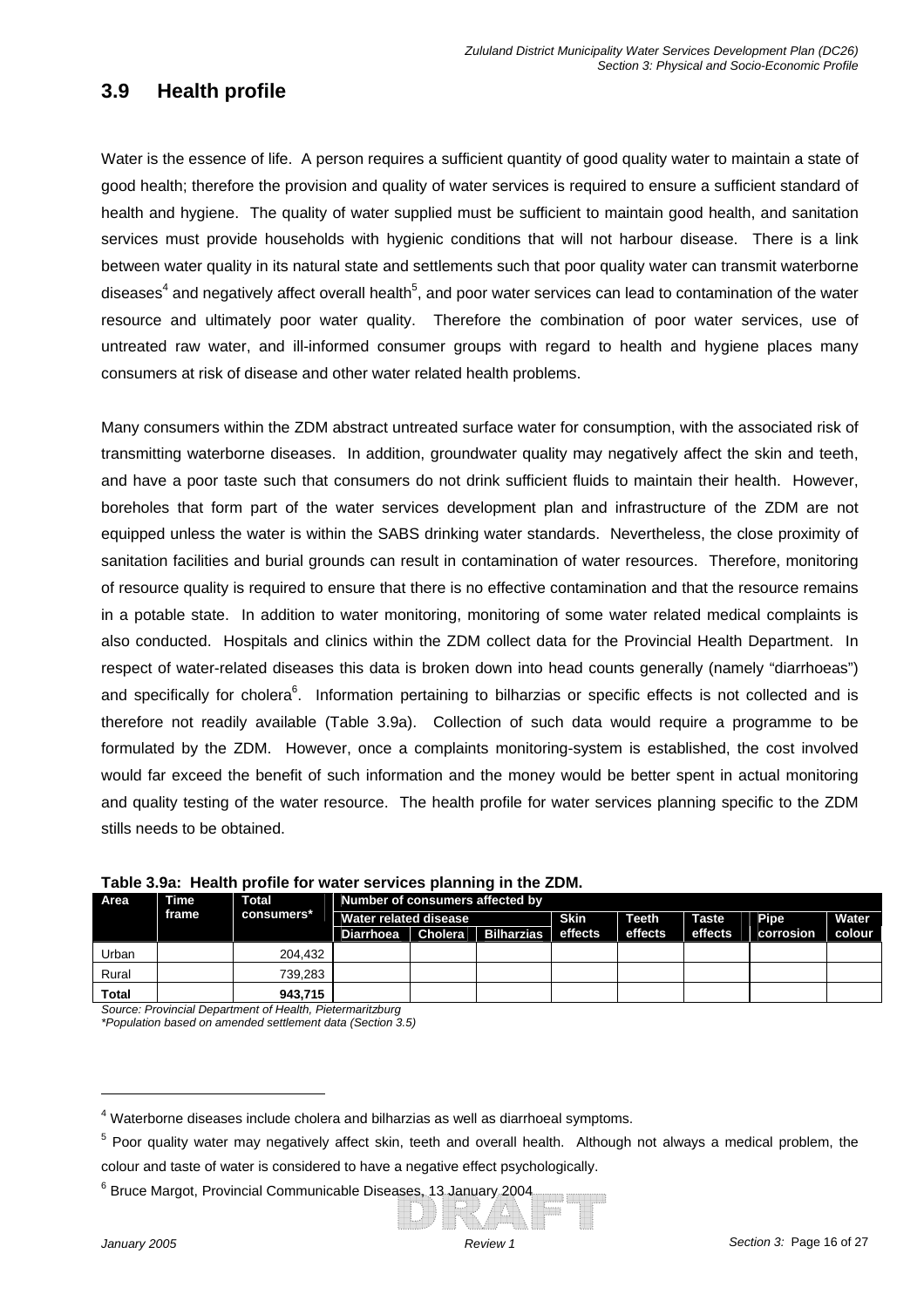In addition to minimising the effect of water related disease and negative effects through the provision of adequate water services infrastructure, it is important to ensure sufficient health services exist to treat any health complaints. Disease and poor health can spread within a community where poor hygiene is practiced. The number of hospitals and clinics is given in Table 3.3, and spatially represented in Figure 3.1. These facilities offer a fairly widespread network of health care services. Almost three quarters of the settlements and 71% of the population are within 25 km of a hospital, while 90% of settlements and 95% of the population live closer than 10 km from a clinic.

33.1%<sup>8</sup>. Prevalence is determined by monitoring HIV/AIDS infection at antenatal clinics, therefore the sample population is purely female. This indicates that many young females (and probably males) are infected with In addition to cholera, the current statistics in terms of HIV/AIDS infection or prevalence in KZN is approximately 33.5% (36.2% estimation in the 2000 antenatal clinic survey<sup>7</sup>), with the province generally being regarded as having the worst levels of HIV infection in the country. The ZDM has an HIV prevalence of HIV. Not only do they fall into the "eligible workforce" category and should be the most economically active population, but the high prevalence of HIV/AIDS has implications for water services requirements. The provincial population growth rate is expected to slowdown considerably as a result of the HIV/AIDS epidemic. If no effective intervention is put in place before the end of this decade, the strain on public sector resources will be severe. Water requirements for HIV/AIDS patients are higher than for healthy persons. This may affect the order of planned water services projects as the effect of HIV/AIDS is noted. Supportive services such as counselling and orphanages, provided by the Department of Welfare, are almost non-existent in the rural areas and are understaffed in the urban areas. In traditional authority environments, changes in household and economic structure may affect the ability of relatives and community members to care for orphans and the aged. In addition, HIV/AIDS is anticipated to result in a high turnover of construction and operations and maintenance staff, as well as low productivity through continual family leave<sup>9</sup>. The potential economic and social impacts of AIDS are summarised in Table 3.9b.



<sup>7</sup> Department of Health (2000). *National survey – antenatal clinic HIV/AIDS prevalence*.

<sup>&</sup>lt;sup>8</sup> Department of Health (2001).

<sup>&</sup>lt;sup>9</sup> Ashton (2000).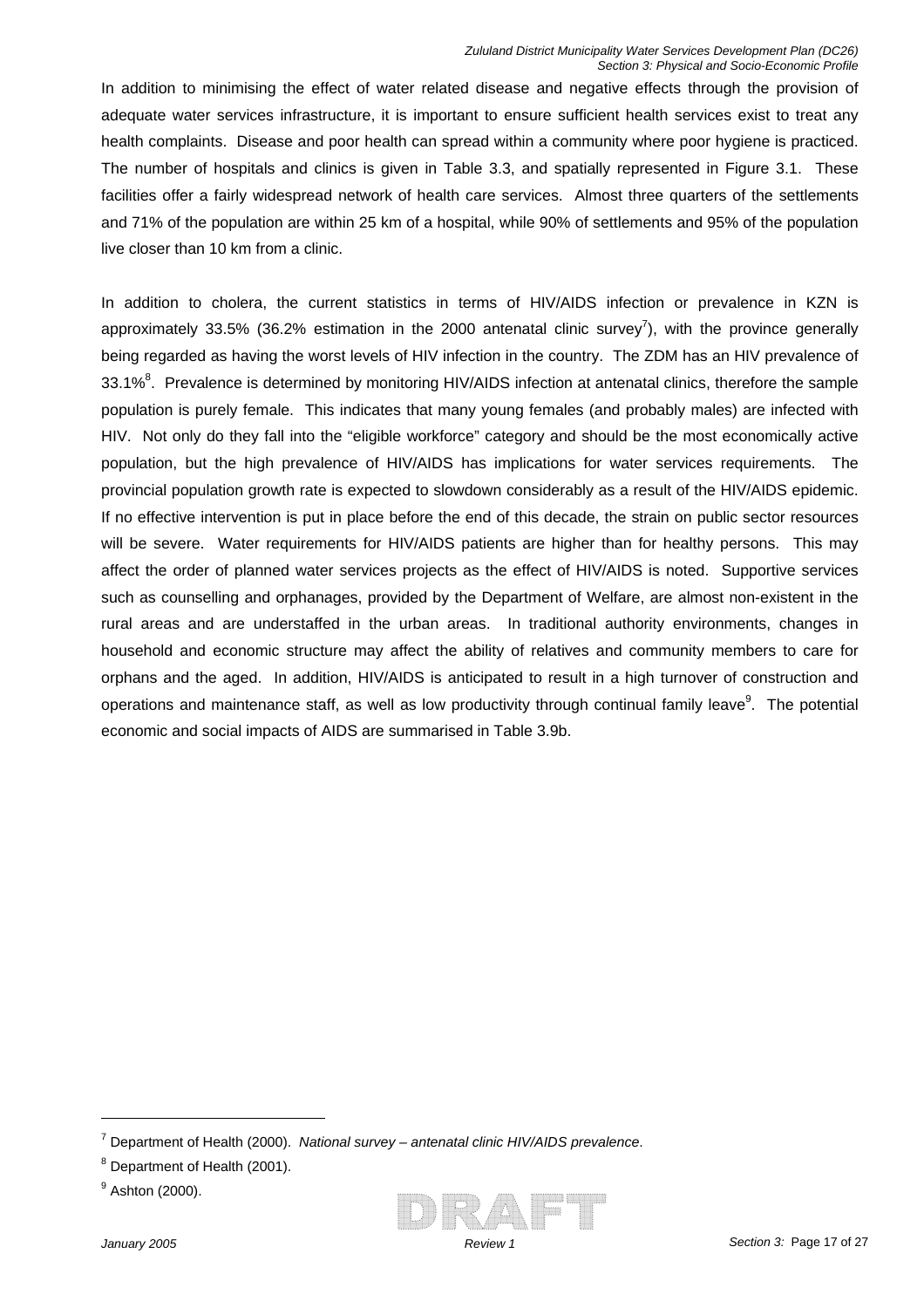|     | rapic o.op. The economic and social impacts AIDO.                                                                                                          |    |                                                                                                                                                       |
|-----|------------------------------------------------------------------------------------------------------------------------------------------------------------|----|-------------------------------------------------------------------------------------------------------------------------------------------------------|
|     | <b>Economic impacts</b>                                                                                                                                    |    | <b>Social impacts</b>                                                                                                                                 |
| 1.  | The younger echelons of the labour force (aged $18 - 40$ )<br>will be the most effected.                                                                   | 1. | Families will have to care for AIDS patients at home as<br>public services will be unable to cope.                                                    |
| 2.  | High levels of absenteeism resulting in loss of productivity                                                                                               | 2. | The cost of health care is expected to rise dramatically.                                                                                             |
|     | - although the approximately 6 years HIV window period<br>may have little or no effect on productivity.                                                    | 3. | HIV/AIDS will be the cause of death of the breadwinners<br>in the family.                                                                             |
| 3.  | Decreasing levels of productivity as a result of loss of                                                                                                   | 4. | High costs of funerals for poor households.                                                                                                           |
|     | physical and mental capacity to perform present jobs<br>(e.g. cane cutting that is physically demanding).                                                  | 5. | Increase in the number of households comprising only<br>children, and/or old people.                                                                  |
| 4.  | Loss of productivity will negatively impact on the entire<br>economy, with some sectors such as mining and<br>transport being among the worst affected.    | 6. | The development of a society with a large number of<br>orphans - approximately 2 million orphans through AIDS<br>is expected in South Africa by 2010. |
| 5.  | Increased labour costs as firms find it necessary to<br>employ additional staff.                                                                           | 7. | Increase in poverty.                                                                                                                                  |
| 6.  | Absolute loss of skills, at all levels (i.e. lower occupational<br>levels, technical and management).                                                      | 8. | Polarization will occur at both ends of the income<br>spectrum.                                                                                       |
| 7.  | Increased pressure on medical aid schemes.                                                                                                                 | 9. | Increase in crime (particularly involving youth) as levels of                                                                                         |
| 8.  | Increase in costs to employers and employees in respect<br>of medical, pensions and death benefits as the number of<br>claims escalates.                   |    | unemployment escalate.                                                                                                                                |
| 9.  | Increase in unemployment among those infected.                                                                                                             |    |                                                                                                                                                       |
| 10. | Increasing levels of debt among individual households.                                                                                                     |    |                                                                                                                                                       |
| 11. | Most of the people who die from AIDS are in the age<br>group between 25 and 40. This means that the labour<br>market loses trained people with experience. |    |                                                                                                                                                       |
| 12. | Life expectancy predicted to decline from approximately<br>60 years to about 46 years within the next 8 years.                                             |    |                                                                                                                                                       |
| 13. | South Africa could lose about 20% of its workforce in the<br>next 7 years.                                                                                 |    |                                                                                                                                                       |

**Table 3.9b: The economic and social impacts AIDS.** 

*Source: DBSA (2000).*

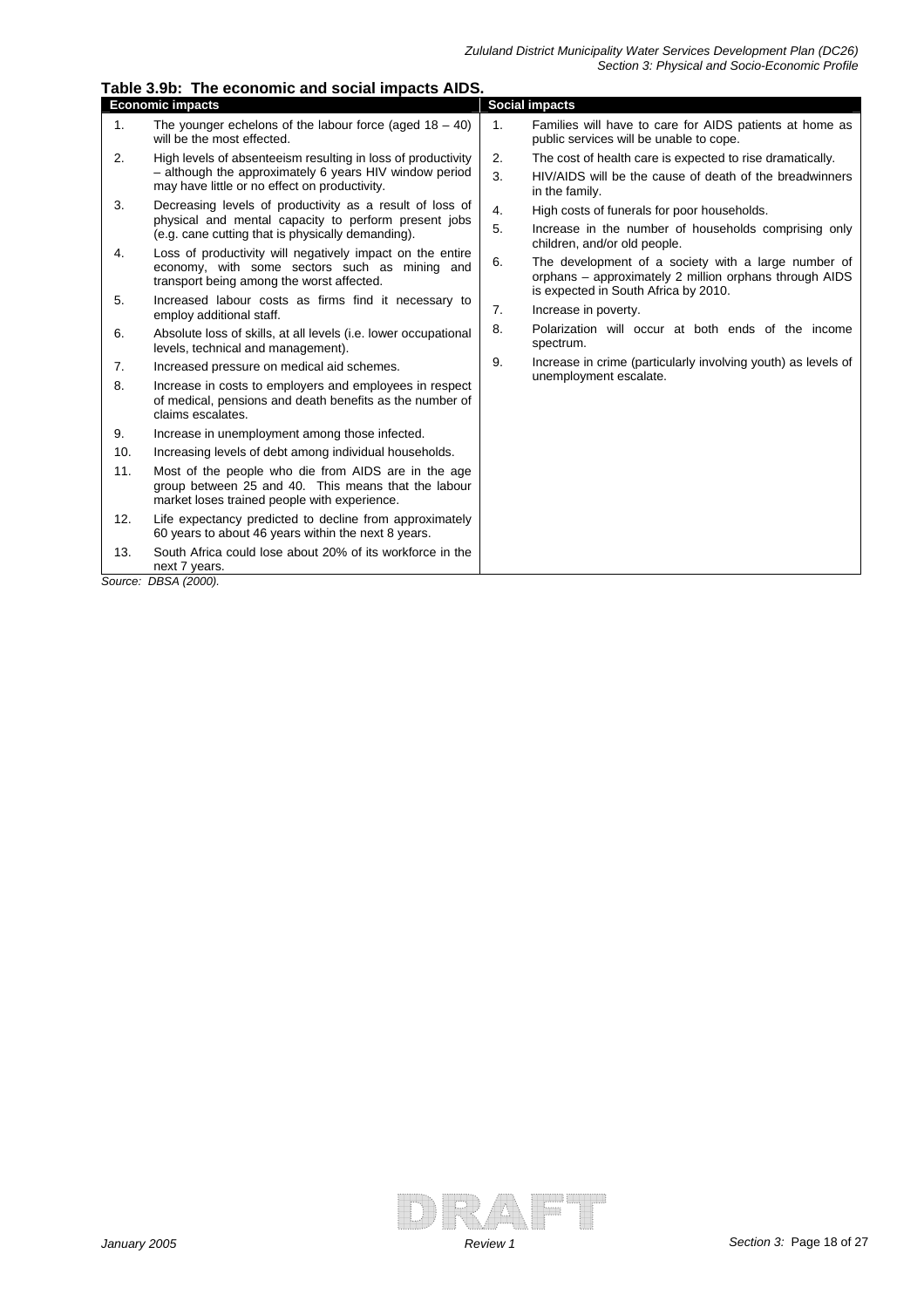# **3.10 Employment profile**

Only 16% of the economically active population is employed, 24% are registered as unemployed, and 60% of this population are not economically active but do not classify themselves as unemployed (Census 2001 – see Table 3.10a). However, the "potentially" economically active population in terms of employment status for the Census 2001 data is defined as persons between 15 and 65 years, giving a total population of 429,841 persons that is larger than that defined in the WSDP – i.e. persons between 18 and 65 years (359,223). The unemployment figure must also be viewed with the knowledge that 54% of the population (and about 58% of the economically active population) is female, a large proportion of whom may not be seeking employment, as they are caring for family and home.

| <b>Employment</b>       | <b>Employed</b> |      |       | <b>Unemployed</b> |                          |       |      | Not economically active |                      |      |      |             |
|-------------------------|-----------------|------|-------|-------------------|--------------------------|-------|------|-------------------------|----------------------|------|------|-------------|
| status                  | Persons  %      |      | l% LM |                   | <b>I</b> % DM Persons I% |       | % LM |                         | <b>1% DM Persons</b> | l%   | % LM | <b>% DM</b> |
| KZ261: eDumbe           | 8.542           | 13%  | 19%   | 2%                | 11.539                   | 11%   | 26%  | 3%                      | 24.183               | 9%   | 55%  | 6%          |
| KZ262: uPhongolo        | 15.951          | 24%  | 24%   | 4%                | 15.084                   | 14%   | 23%  | 4%                      | 35.213               | 14%  | 53%  | 8%          |
| KZ263: Abaqulusi        | 21,442          | 32%  | 19%   | 5%                | 31.361                   | 30%   | 28%  | 7%                      | 57.729               | 22%  | 52%  | 13%         |
| KZ265: Nongoma          | 7.140           | 11%  | 7%1   | 2%                | 18.067                   | 17%   | 18%  | 4%                      | 72.886               | 28%  | 74%  | 17%         |
| KZ266: Ulundi           | 13.822          | 21%  | 12%   | 3%                | 28.290                   | 27%   | 26%  | 7%                      | 68.592               | 27%  | 62%  | 16%         |
| <b>DC26: ZDM Totall</b> | 66,897          | 100% |       | 16%               | 104.341                  | 100%l |      | 24%                     | 258,603              | 100% |      | 60%         |

| Table 3.10a: Employment status per LM*. |  |
|-----------------------------------------|--|
|                                         |  |

*\*Source: 2001 Census. Data is for persons between 15 and 65 years (or the "economically active age group"). This is not the same as the classification required for the WSDP of "eligible workforce" of 18 to 65 years.*

Nongoma LMs, where 45% of the LM adult population – or 12% and 10% respectively of the total adult population in the DM – has had no schooling (Table 3.10b). Therefore, employment of these persons is restricted to unskilled labour where income potential is low. This in turn may affect consumer ability to pay for services. In addition, illiteracy levels impact water services provision in terms of public participation, water conservation and use, and health and hygiene awareness programmes. Programmes must be formulated to address the correct target market. The number of people entering the labour force each year is large compared with employment opportunities. The situation is exacerbated by a high dependency ratio (only 53% of the population fall into the economically active age group of 15 to 64 years) and high illiteracy level (39% of the adult population – i.e. persons over 19 years of age - have had no formal education; Census 2001). The highest areas of illiteracy are in Ulundi and

|  | Table 3.10b: Education levels illiteracy within the ZDM *. |  |  |  |  |
|--|------------------------------------------------------------|--|--|--|--|
|--|------------------------------------------------------------|--|--|--|--|

| <b>Education level</b> | IKZ261: eDumbe |      | KZ262: uPhongolo   KZ263: Abagulusi |        |         |      | KZ265: Nongoma |      | KZ266: Ulundi  |      | <b>IDC26: ZDM</b>    |               |
|------------------------|----------------|------|-------------------------------------|--------|---------|------|----------------|------|----------------|------|----------------------|---------------|
|                        | <b>Persons</b> |      | <b>I% LM Persons</b>                | $%$ LM | Persons | % DM | <b>Persons</b> | %LM  | <b>Persons</b> |      | <b>I% LM Persons</b> | $\frac{9}{6}$ |
| No schooling           | 13.915         | 38%  | 20.231                              | 37%    | 27.516  | 30%  | 35.028         | 45%  | 40.930         | 45%  | 137.620              | 39%           |
| <b>Some primary</b>    | 7.926          | 21%  | 10.533                              | 19%    | 16.672  | 18%  | 13.489         | 17%  | 13.177         | 15%  | 61.797               | 17%           |
| Complete primary       | 2.101          | 6%   | 3.237                               | 6%     | 4.956   | 5%   | 3.536          | 5%   | 3.679          | 4%   | 17.509               | 5%            |
| Some secondary         | 8.085          | 22%  | 12.092                              | 22%    | 23.711  | 25%  | 15.074         | 19%  | 16.227         | 18%  | 75.189               | 21%           |
| Std 10/Grade 12        | 3.894          | 1%   | 6.757                               | 12%    | 14.688  | 16%  | 7.978          | 10%  | 12.592         | 14%  | 45.909               | 13%           |
| Higher                 | .116           | 3%   | 2.097                               | 4%     | 5.644   | 6%   | 2.645          | 3%   | 3.864          | 4%   | 15.366               | 4%            |
| Total                  | 37.037         | 100% | 54.947                              | 100%   | 93.187  | 100% | 77.750         | 100% | 90.469         | 100% | 353,390              | 100%          |

*\*Source: 2001 Census. Data is for persons 20 years and over (or the "adult population").*

The overall employment status and education levels are indicated graphically in Figure 3.8.

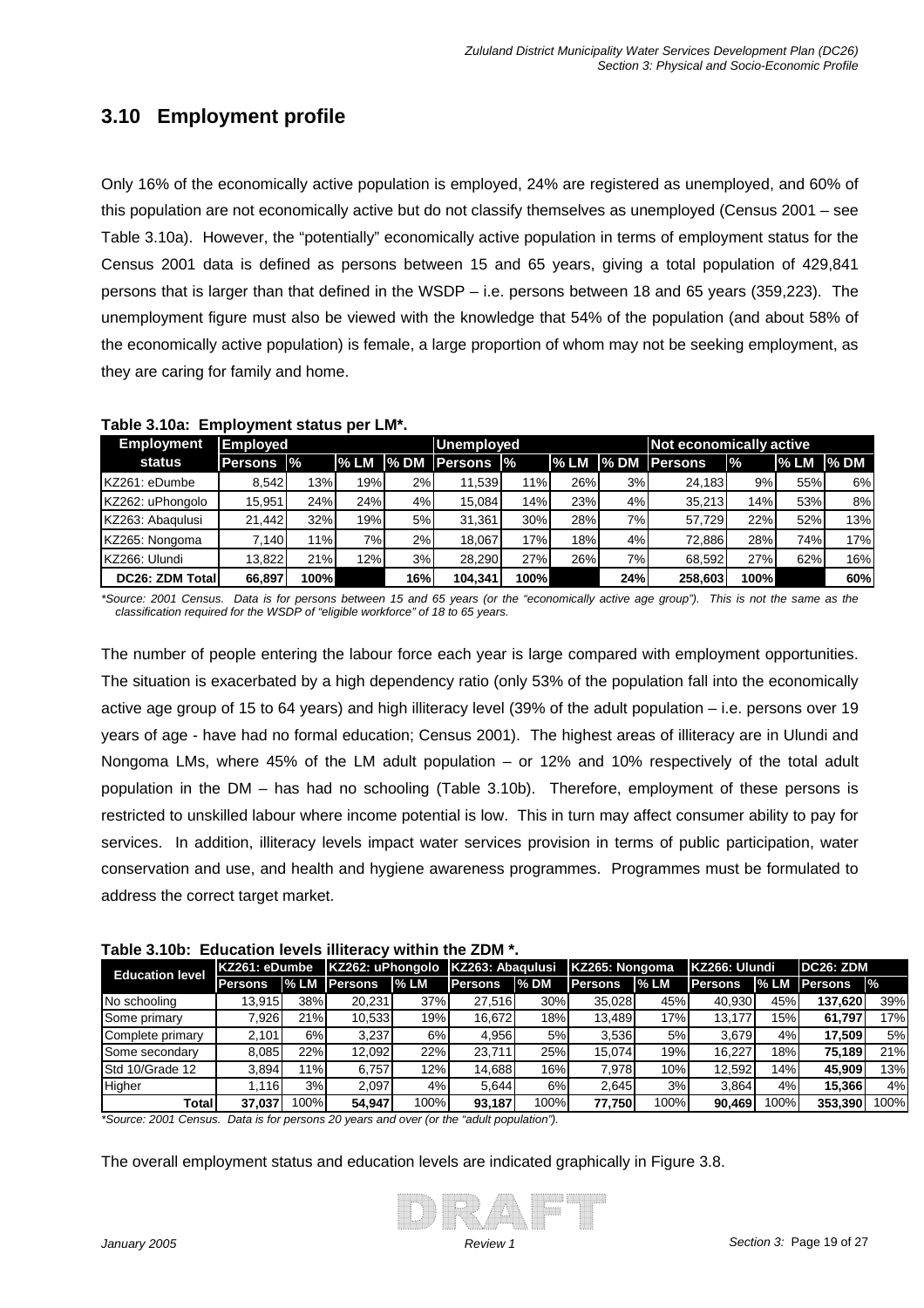

**Figure 3.8: Employment and education levels within the ZDM (Census 2001).** 

Employment is mainly in the social services and agricultural sectors (Section 3.13), therefore seasonal employment may be an issue, especially in the sugar cane and forestry sectors. However, the base data used (i.e. Census 2001) does not indicate whether employment is temporary or permanent, and does not divide the data further than LM level. Therefore, a detailed employment profile divided between the settlement types of ZDM population still needs to be obtained in terms of Table 3.10c.

| Settlement type | Eligible work<br>force<br>(18 to 65 yrs) | <b>Residents -</b><br>without jobs | <b>Seasonal</b><br>farm<br>workers | <b>Domestic</b><br>workers | Permanent<br>farm<br>workers | Industry/<br>Trade<br>workers | <b>Professional/</b><br><b>Service</b><br>workers |
|-----------------|------------------------------------------|------------------------------------|------------------------------------|----------------------------|------------------------------|-------------------------------|---------------------------------------------------|
| Urban           |                                          |                                    |                                    |                            |                              |                               |                                                   |
| Dense           |                                          |                                    |                                    |                            |                              |                               |                                                   |
| Village         |                                          |                                    |                                    |                            |                              |                               |                                                   |
| Scattered       |                                          |                                    |                                    |                            |                              |                               |                                                   |
| Farmland        |                                          |                                    |                                    |                            |                              |                               |                                                   |
| Total           | 359,223                                  | 292,327                            |                                    | 6.465                      | 11,276                       | 15,162                        | 24,232                                            |

#### **Table 3.10c: Employment profile per settlement type\*.**

*\*Source: Census 2001. For persons aged 15 to 65 years.* 

*Note: Within the employed population there are 9,261 persons (or 14%) whose professions are "undetermined".* 

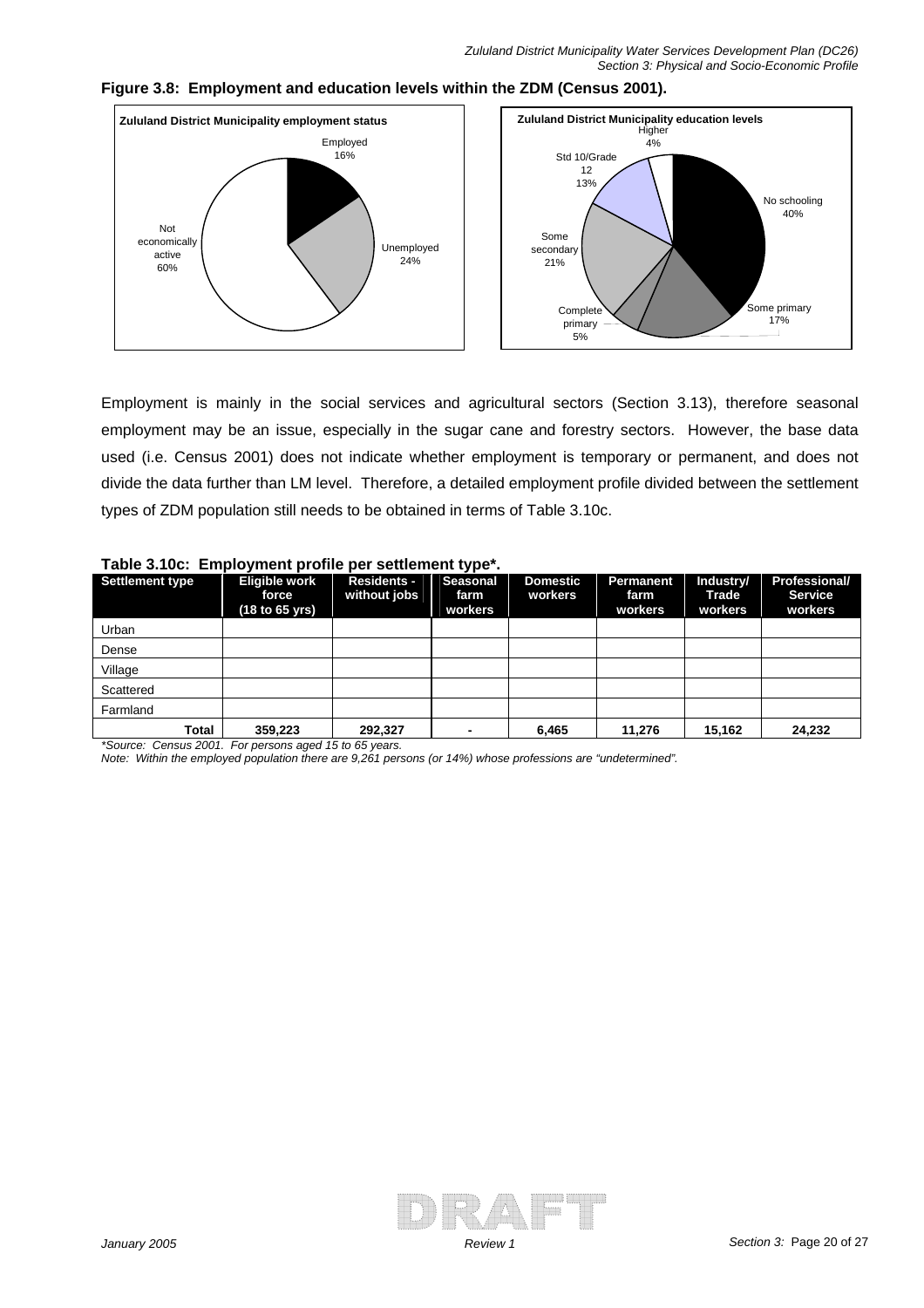# **3.11 Household income**

Income distribution indicates the ability of people to pay for services rendered that in turn affects the level of service that can be provided to communities. In addition, the ZDM income profile will indicate the number of indigent persons that may impact how the equitable share will be distributed. The income profile for "employed" individuals within the ZDM is given in Table 3.11a and Figure 3.9. An overwhelming 49.6% of the employed population earn less than R 800 per month. Conversely, only 4.2% of the total DM population earn more than R 800 per month – i.e. 4.2% of the DM population is financially supporting the majority of the district's population. If one combines this data with that of age distribution it is evident that the high percentage of youthful population has an impact on the ability of persons to potentially pay for water services. eDumbe and uPhongolo LM have the worst dependencies with 69% and 65% respectively of the employed persons earning less than R 800 per month. Overall, a vast majority of the ZDM population is unable to make a meaningful financial contribution towards the provision of basic water services.

|                  | No income |        |        | R 1 to R 800 R 801 to R 1,600 R 1,601 to R 3,200 | R 3,201 to R 6,400 | $\blacktriangleright$ R 6.400 Total |        |
|------------------|-----------|--------|--------|--------------------------------------------------|--------------------|-------------------------------------|--------|
| <b>I</b> eDumbe  | 688       | 5,160  | 1.014  | 798                                              | 585                | 284                                 | 8.529  |
| uPhongolo        | 312       | 10.123 | 1.917  | 1.822                                            | 1,210              | 562                                 | 15.946 |
| Abaqulusi        | 776       | 8.997  | 3.503  | 3.442                                            | 2,999              | 1,728                               | 21.445 |
| Nongoma          | 487       | 2.151  | 1.511  | 1.695                                            | 1.031              | 262                                 | 7.137  |
| Ulundi           | 855       | 3.594  | 2.576  | 3.029                                            | 2.648              | 1,132                               | 13.834 |
| <b>Total ZDM</b> | 3.118     | 30.025 | 10.521 | 10.786                                           | 8.473              | 3,968                               | 66.891 |
| Percentage       | 4.7%      | 44.9%  | 15.7%  | <b>16.1%</b>                                     | 12.7%              | 5.9%                                |        |

#### **Table 3.11a: Individual monthly income distribution per LM\*.**

\*Source: 2001 Census. Percentages are based on income for total population employed.

It should be noted that the overall total municipal bill which includes all municipal services and rates (i.e. not just water and sanitation) for low income earners should not be greater than about 5 percent of income.

The combined income of persons within a household (or billable unit) will indicate the true ability of consumers to pay for services. It is, however, difficult to convert the Census 2001 individual income data to household data, as there may be more than one earner per household in some areas, and no income earners in other areas. If one assumes that there is only one income earner per household then only 33,748 households  $(4.2\%$  of the DM)<sup>10</sup> earn more than R 800 per month and are likely to be able to contribute financially to the provision of water services. Cognisance also needs to be taken of National Government's policy of free basic services provision that includes water and sanitation to all citizens. This policy aims to target "poor" communities (as identified in Section 3.12) and facilitate poverty alleviation. Although areas within the ZDM have been targeted for development, income distribution, and therefore the ability of individuals to pay for services, within the Zululand district is unlikely to change substantially in the foreseeable future. Therefore, only basic services levels are potentially sustainable.

 $10$  This percentage is based on the total population for the ZDM according to the Census 2001 i.e. 804,320.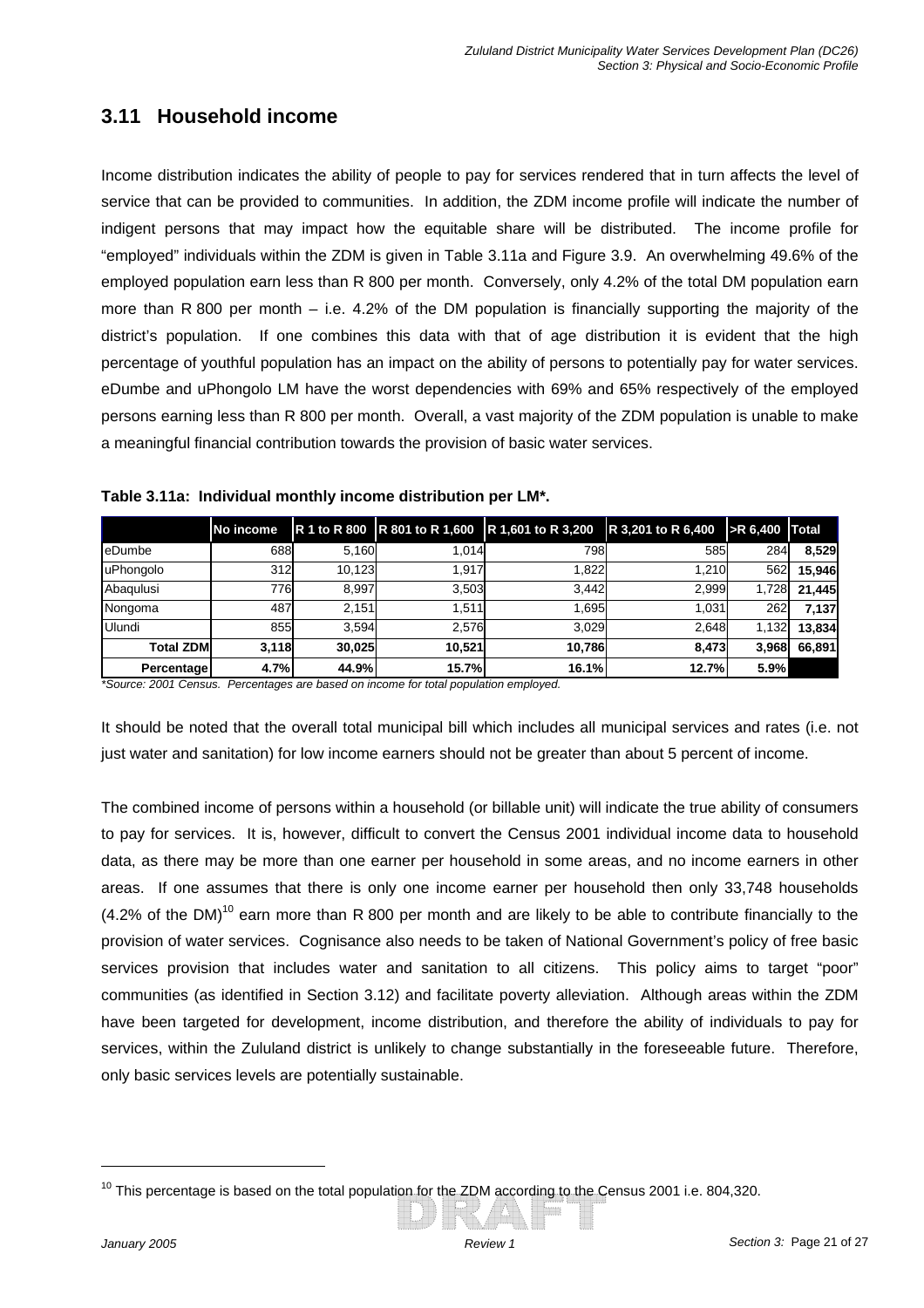

**Figure 3.9: Individual monthly income profile per LM within ZDM.** 

\*Source: 2001 Census. Percentages are based on income for total population employed.

Household income, along with typical monthly water and sanitation bills, per settlement type to complete Table 3.11b would require an additional household income survey by the ZDM. This exercise is likely to be costly, and would not necessarily supply the ZDM with a different picture from that currently envisaged. In addition, the rural area where the majority of the population are likely to earn below R 800 per month, the communities will be receiving communal water and VIP sanitation supplied at the basic National standards.

| rapic J. Fip. Monthly household income distribution per settlement type. |          |                |                                              |                 |               |                                         |                               |                                         |                               |  |  |
|--------------------------------------------------------------------------|----------|----------------|----------------------------------------------|-----------------|---------------|-----------------------------------------|-------------------------------|-----------------------------------------|-------------------------------|--|--|
| <b>Settlement</b>                                                        |          |                | Number of households with monthly income of: |                 | Affordability |                                         |                               |                                         |                               |  |  |
| type                                                                     | $<$ R800 | <b>R800 to</b> | R <sub>1500</sub> to                         | <b>R2500 to</b> | $>$ R3500     | Water                                   |                               | <b>Sanitation</b>                       |                               |  |  |
|                                                                          |          | <b>R1500</b>   | <b>R2500</b>                                 | <b>R3500</b>    |               | <b>Typical</b><br>monthly<br>water bill | Ave % of<br>monthly<br>income | <b>Typical</b><br>monthly<br>water bill | Ave % of<br>monthly<br>income |  |  |
| Urban                                                                    |          |                |                                              |                 |               |                                         |                               |                                         |                               |  |  |
| Dense                                                                    |          |                |                                              |                 |               |                                         |                               |                                         |                               |  |  |
| Village                                                                  |          |                |                                              |                 |               |                                         |                               |                                         |                               |  |  |
| Farmland                                                                 |          |                |                                              |                 |               |                                         |                               |                                         |                               |  |  |
| Total                                                                    |          |                |                                              |                 |               |                                         |                               |                                         |                               |  |  |

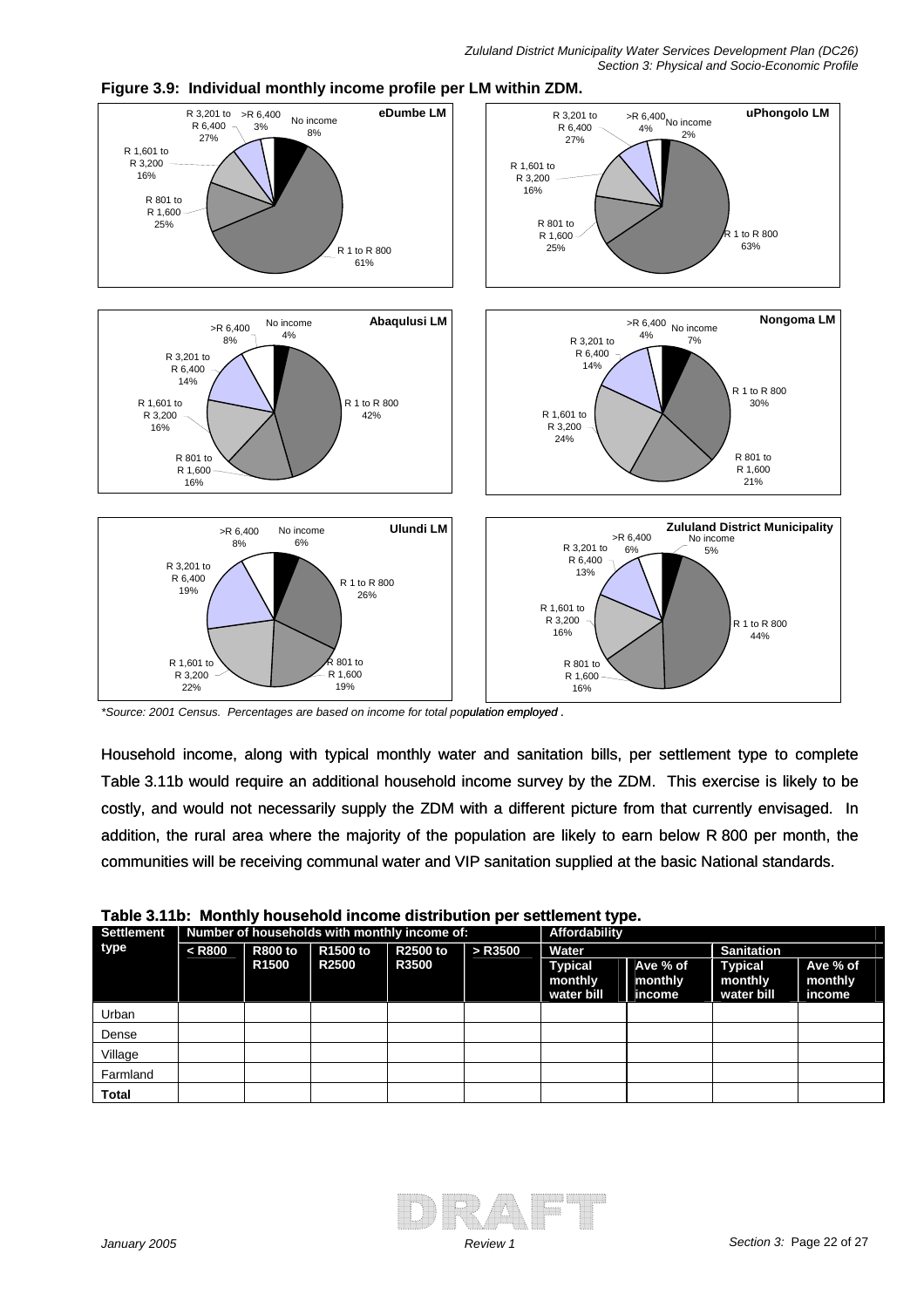### **3.12 Poor household definition**

The definition of a poor household in terms of water services is required to assist the ZDM in the implementation of free basic water and sanitation, and the efficient, effective and sustainable use of the equitable share. The poor household definition relates to income poverty, or the lack of sufficient income to satisfy basic and essential needs such as food, clothing, energy and shelter. This definition therefore should be in line with the ZDM's Indigent Policy that is used for all free basic services, and usually relates to the total monthly household income (see Appendix 3).

In terms of a National Government policy, free basic water relates to a level of water supply derived from the World Health Organisation standard (25 litres per person per day) that is sufficient to promote a healthy living. Based on an average household of 8 persons, this amounts to 6,000 litres (or 6 kl) per household per month. As part of free basic sanitation, the National policy deals with level of service only (see Section 4). However, the long-term O&M component still requires clarification. Although a broad national policy commitment exists to extend free basic services to all households, poor households, for whom free basic services represent a significant poverty alleviation measure, are the primary targets. In addition, the ZDM must ensure long-term sustainability in the implementation of these policies. Taking into account the socio-economic standing of persons living within the ZDM area of jurisdiction, the potential income and expenditure for water services, and the contribution of equitable share, the ZDM poor household definition is set out below.

#### **Proposed definition of poor household by the municipality:**

**All households earning a combined income of less than R 800 per month.** 

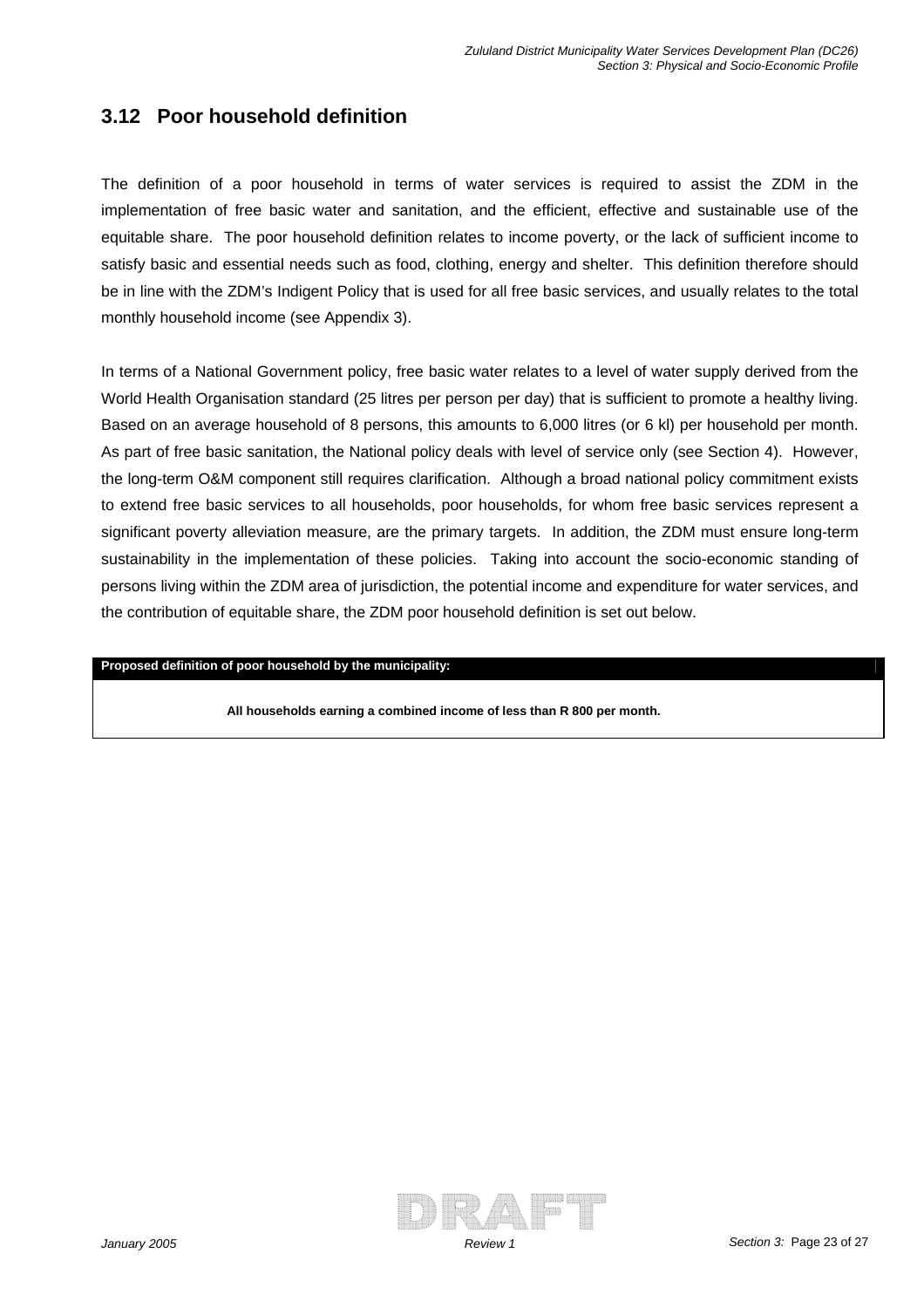# **3.13 Economic sectors, GGP contribution and employment**

over this period agriculture, social services and trade have increased their contribution to employment, whereas manufacturing has decrease its contribution and mining has remained the same (Table 3.13b). The ZDM constitutes 16% of the area and ±8.5% of the population of KZN. The contribution to the Gross Geographic Product (GGP) of the province and that of individual sectors to the current local GGP still needs to be assessed. The relative contribution of each sector during the 1990s, highlight the dominance of mining and quarrying (Table 3.13b). However, owing to the effects of open market policy on coal mining and agriculture the ZDM experienced an economic decline in these sectors during the late 1990s. Nevertheless,

| <b>Economic sector</b>           | Total no. of<br>employees | No. of local<br>employees | No. of migrating<br>labour | % contribution to<br>local GGP |
|----------------------------------|---------------------------|---------------------------|----------------------------|--------------------------------|
| Government                       | Unknown                   | Unknown                   | Unknown                    |                                |
| Manufacturing                    | 3,223                     | 3,223                     |                            |                                |
| Retail/Trade (incl. Tourism)     | 7,539                     | 7,539                     |                            |                                |
| Farming/Agriculture              | 11,276                    | 11,276                    |                            |                                |
| Utilities (power & water supply) | 391                       | 391                       |                            |                                |
| Mining                           | 1,673                     | 1,673                     |                            |                                |
| Social services                  | 18,211                    | 18,211                    |                            |                                |
| Finance                          | 3,292                     | 3,292                     |                            |                                |
| Transport & communications       | 2,838                     | 2,838                     |                            |                                |
| Construction                     | 2,727                     | 2,727                     |                            |                                |
| Total*                           | 51,170                    | 51,170                    | 0                          |                                |

#### **Table 3.13a: Economic sector contribution to GGP.**

*seholds or undetermined categories – Census 2001. \*These values do not include the person employed within private hou*

|                        |                                  | % of GGP 1994 | % of Employment 1996 | % of Employment 2001 |
|------------------------|----------------------------------|---------------|----------------------|----------------------|
|                        | Agriculture, forestry, fishing   | 12,4          | 12.1                 | 16.9                 |
| <b>Primary Sector</b>  | Mining & quarrying               | 31,8          | 2.5                  | $2.5\,$              |
| Secondary Sector       | Manufacturing                    | 4,2           | 17.1                 | 4.8                  |
|                        | Utilities (power & water supply) | 0,2           | 0.7                  | 0.6                  |
|                        | Construction                     | 2,0           | 4.2                  | 4.1                  |
| <b>Tertiary Sector</b> | Retail/Trade                     | 12,9          | 9.7                  | 11.3                 |
|                        | Transport & communications       | 13,9          | 5.5                  | 4.2                  |
|                        | Finance                          | 7,0           | 4.8                  | 4.9                  |
|                        | Government & social services     | 15,6          | 17.1                 | 27.2                 |
|                        | Private households               | N.A           | 8.8                  | 9.7                  |
|                        | Unspecified/unknown              | N.A           | 17.5                 | 13.8                 |
| <b>TOTAL</b>           |                                  | 100,0         | 100,0                | 100,0                |

#### **Table 3.13b: GGP and employment by type of economic activity (1994 and 1996).**

In terms of the Census 2001 data, the main employment sectors within the ZDM as a whole are social services, agriculture and trade (Table 3.13a and Figure 3.10). Mining is one of the smallest employment sectors at only 2.5%. It is interesting to note that private households represent the fourth highest employment sector overall (9.7%; Table 3.13b). Water usage within this sector would fall under residential consumption and does not adversely impact long-term water services planning. In addition, the employment sector for a large number of persons is undetermined or unknown. It is possible that these persons are employed within the informal sector. If all person employed within the "unknown" category work in the informal sector then this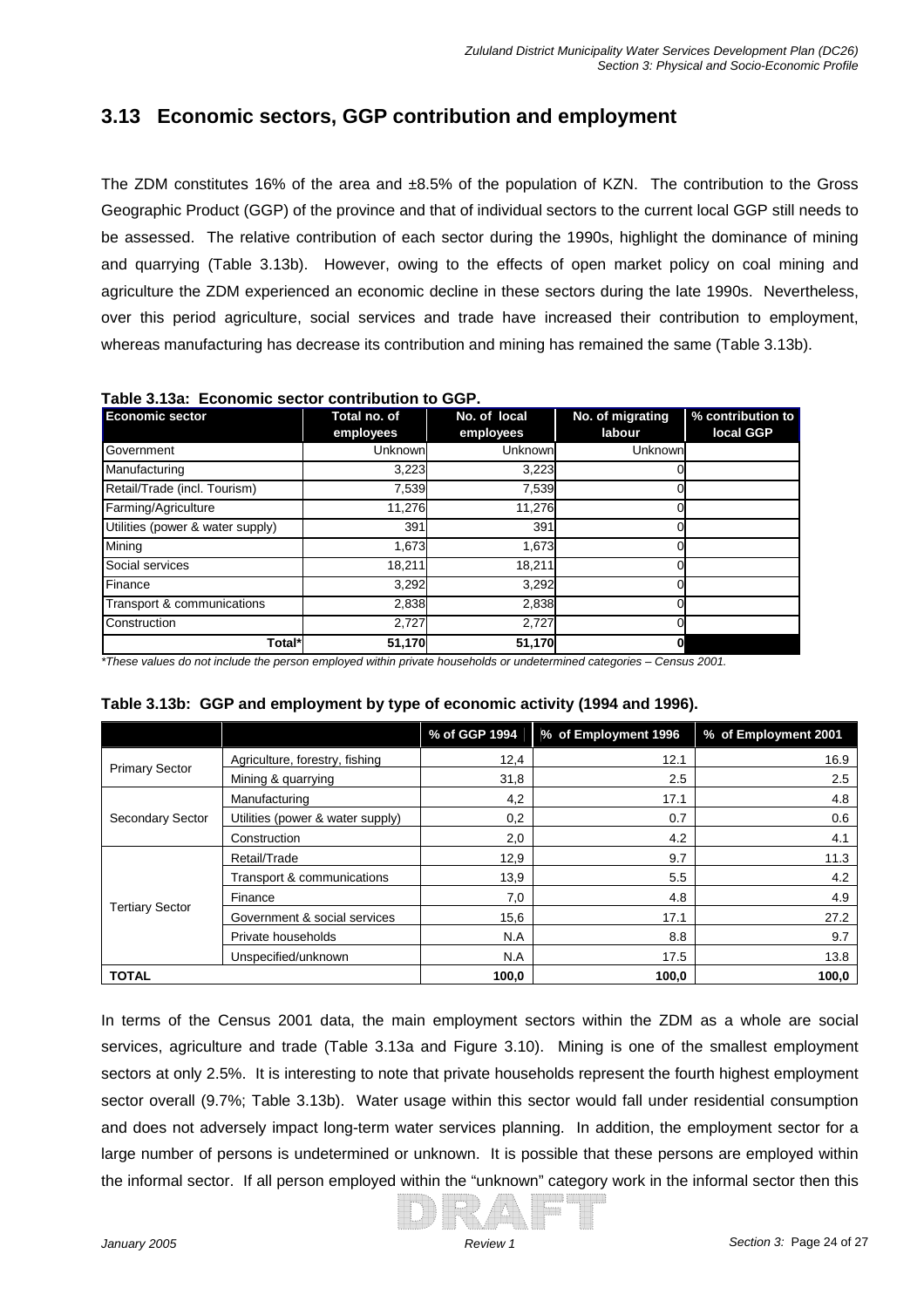sector provides a large contribution to employment within the ZDM (13.8%; Table 13.13b). Typical informal sector activities, which can be observed at bus and taxi ranks and on the roadside, include:

- Craft work basket & grass-mat weaving, beadwork and pottery;
- Roadside fruit stalls;
- Traditional healers, medication and herbs;
- Traditional shows and entertainment;
- Roadside clothing, food-ware and accessory stalls;
- Taxi related trade;
- Small household electronic stalls; and
- Backyard stores.

terms of the dominant sectors. uDumbe and uPongolo LMs reflect similar employment patterns with the dominant sector being agriculture followed by social services, private households and trade. Similarly, Abaqulusi, Nongoma and Ulundi LMs reflect similar patterns with the dominant sector being social services followed by trade, private households and agriculture. Within Nongoma and Ulundi LMs agriculture does not Although this shows an overall trend in terms of employment over the entire ZDM, the LMs vary slightly in contribute much to employment and is only the sixth highest employment sector (Table 3.13c).

|                   | <b>Social</b> |        |                |        | Private | <b>Financial</b> |                 |                  |                  |               | Power & |              |
|-------------------|---------------|--------|----------------|--------|---------|------------------|-----------------|------------------|------------------|---------------|---------|--------------|
|                   | services      | Agric  | <b>Unknown</b> | Trade  | house   | services         | <b>Manufact</b> | <b>Transport</b> | <b>Construct</b> | <b>Mining</b> | water   | <b>Total</b> |
| eDumbe LM         |               |        |                |        |         |                  |                 |                  |                  |               |         |              |
| Number            | 1,216         | 2,264  | 1,503          | 815    | 1,037   | 210              | 612             | 305              | 443              | 103           | 47      | 8,555        |
| % LM              | 14.21%        | 26.46% | 17.57%         | 9.53%  | 12.12%  | 2.45%            | 7.15%           | 3.57%            | 5.18%            | 1.20%         | 0.55%   | 100%         |
| % Industry        | 6.68%         | 20.08% | 16.23%         | 10.81% | 16.04%  | 6.38%            | 18.99%          | 10.75%           | 16.24%           | 6.16%         | 12.02%  |              |
| $%$ DM            | 1.82%         | 3.38%  | 2.25%          | 1.22%  | 1.55%   | 0.31%            | 0.91%           | 0.46%            | 0.66%            | 0.15%         | 0.07%   | 12.79%       |
| uPongolo LM       |               |        |                |        |         |                  |                 |                  |                  |               |         |              |
| Number            | 2.602         | 6.562  | 1.142          | 1.372  | 1.462   | 476              | 935             | 393              | 511              | 335           | 154     | 15,944       |
| $%$ LM            | 16.32%        | 41.16% | 7.16%          | 8.61%  | 9.17%   | 2.99%            | 5.86%           | 2.46%            | 3.20%            | 2.10%         | 0.97%   | 100%         |
| % Industry        | 14.29%        | 58.19% | 12.33%         | 18.20% | 22.61%  | 14.46%           | 29.01%          | 13.85%           | 18.74%           | 20.02%        | 39.39%  |              |
| $%$ DM            | 3.89%         | 9.81%  | 1.71%          | 2.05%  | 2.19%   | 0.71%            | 1.40%           | 0.59%            | 0.76%            | 0.50%         | 0.23%   | 23.83%       |
| Abaqulusi LM      |               |        |                |        |         |                  |                 |                  |                  |               |         |              |
| Number            | 5,164         | 1.872  | 3,140          | 3.323  | 2,399   | 1.283            | 1,199           | 1,499            | 898              | 564           | 99      | 21,440       |
| $%$ LM            | 24.09%        | 8.73%  | 14.65%         | 15.50% | 11.19%  | 5.98%            | 5.59%           | 6.99%            | 4.19%            | 2.63%         | 0.46%   | 100%         |
| % Industry        | 28.36%        | 16.60% | 33.91%         | 44.08% | 37.11%  | 38.97%           | 37.20%          | 52.82%           | 32.93%           | 33.71%        | 25.32%  |              |
| % DM              | 7.72%         | 2.80%  | 4.69%          | 4.97%  | 3.59%   | 1.92%            | 1.79%           | 2.24%            | 1.34%            | 0.84%         | 0.15%   | 32.05%       |
| <b>Nongoma LM</b> |               |        |                |        |         |                  |                 |                  |                  |               |         |              |
| Number            | 3,061         | 116    | 1.761          | 760    | 360     | 261              | 145             | 170              | 285              | 192           | 25      | 7,136        |
| $%$ LM            | 42.90%        | 1.63%  | 24.68%         | 10.65% | 5.04%   | 3.66%            | 2.03%           | 2.38%            | 3.99%            | 2.69%         | 0.35%   | 100%         |
| % Industry        | 16.81%        | 1.03%  | 19.02%         | 10.08% | 5.57%   | 7.93%            | 4.50%           | 5.99%            | 10.45%           | 11.48%        | 6.39%   |              |
| % DM              | 4.58%         | 0.17%  | 2.63%          | 1.14%  | 0.54%   | 0.39%            | 0.22%           | 0.25%            | 0.43%            | 0.29%         | 0.04%   | 10.67%       |
| <b>Ulundi LM</b>  |               |        |                |        |         |                  |                 |                  |                  |               |         |              |
| Number            | 6,168         | 462    | 1,715          | 1,269  | 1,207   | 1,062            | 332             | 471              | 590              | 479           | 66      | 13,821       |
| %LM               | 44.63%        | 3.34%  | 12.41%         | 9.18%  | 8.73%   | 7.68%            | 2.40%           | 3.41%            | 4.27%            | 3.47%         | 0.48%   | 100%         |
| % Industry        | 33.87%        | 4.10%  | 18.52%         | 16.83% | 18.67%  | 32.26%           | 10.30%          | 16.60%           | 21.64%           | 28.63%        | 16.88%  |              |
| $%$ DM            | 9.22%         | 0.69%  | 2.56%          | 1.90%  | 1.80%   | 1.59%            | 0.50%           | 0.70%            | 0.88%            | 0.72%         | 0.10%   | 20.66%       |
| <b>ZDM</b>        |               |        |                |        |         |                  |                 |                  |                  |               |         |              |
| <b>Number</b>     | 18,211        | 11,276 | 9,261          | 7,539  | 6,465   | 3,292            | 3,223           | 2,838            | 2,727            | 1,673         | 391     | 66,896       |
| %                 | 27.2%         | 16.9%  | 13.8%          | 11.3%  | 9.7%    | 4.9%             | 4.8%            | 4.2%             | 4.1%             | 2.5%          | 0.6%    |              |

#### **Table 3.13b: Economic sector employment within ZDM.**

*Source: Census 2001* 

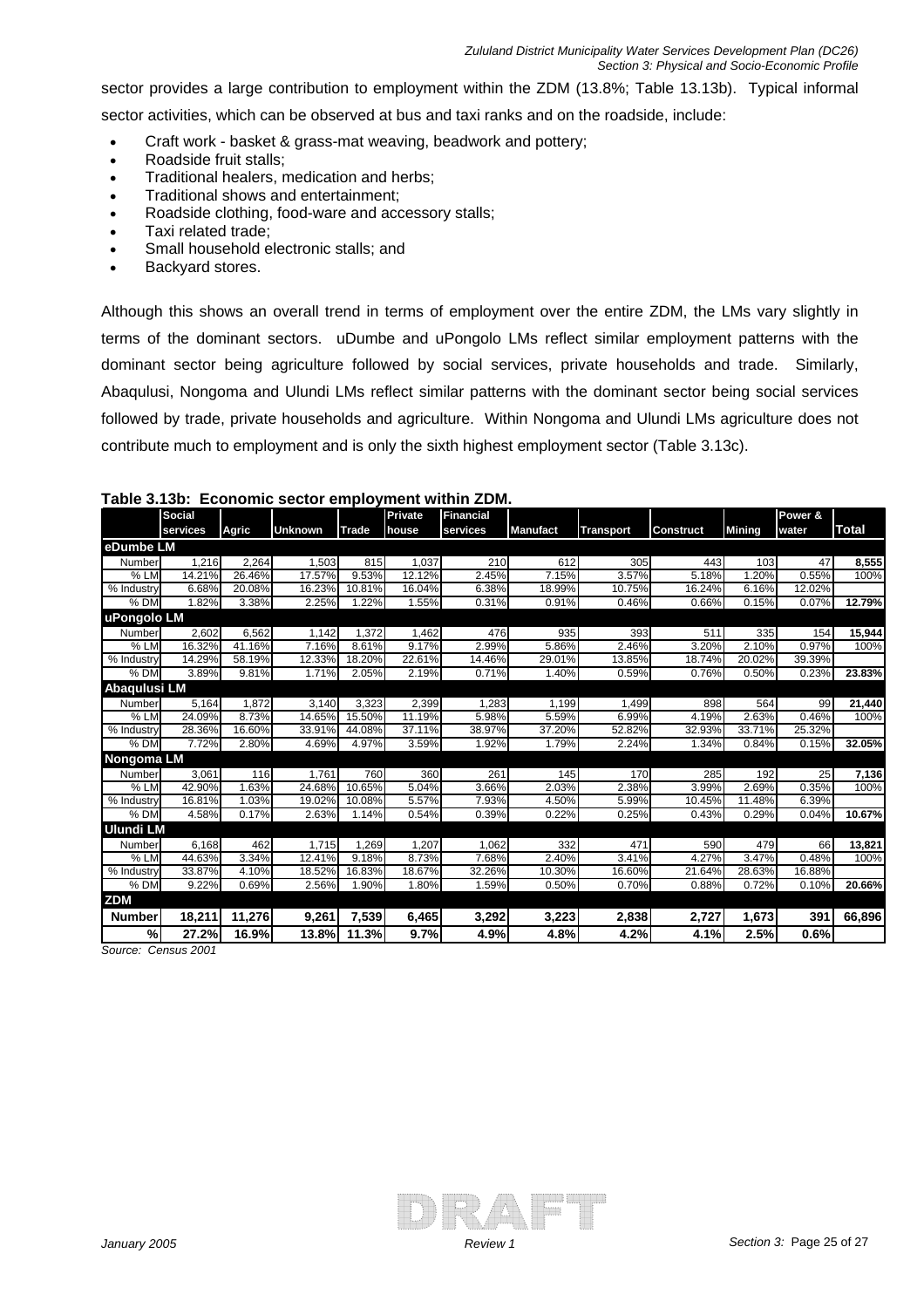

#### **Figure 3.10: Economic profile per industry in terms of employment within the ZDM.**